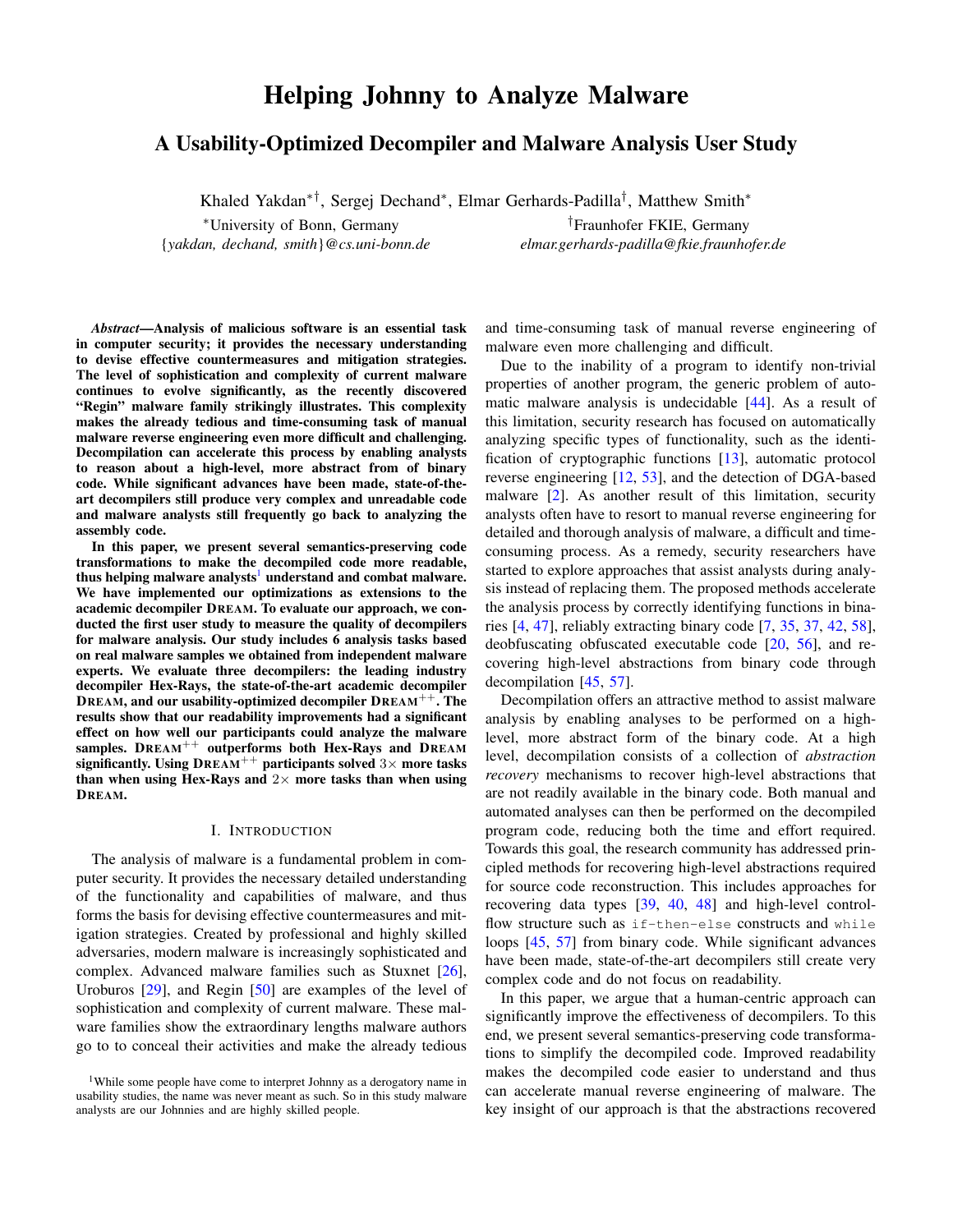during previous decompilation stages can be leveraged to devise powerful optimizations. The main intuition driving these optimizations is that the decompiled code is easier to understand if it can be formed in a way that is similar to what a human programmer would write. Based on this intuition, we devise optimizations to simplify expressions and controlflow structure, remove redundancy, and give meaningful names to variables based on how they are used in code. Also, we develop a generic query and transformation engine that allows analysts to easily write code queries and transformations. We have implemented our usability extensions on top of the stateof-the-art academic decompiler DREAM [\[57\]](#page-16-3). We call this extended version DREAM++.

While a lot of work has been done on improving decompilers, the evaluation of these approaches has never included user studies to validate if the optimizations actually help real malware analysts. Cifuentes et al.'s pioneering work [\[16\]](#page-15-18) and numerous subsequent works [\[15,](#page-15-19) [17,](#page-15-20) [24,](#page-15-21) [27,](#page-15-22) [45,](#page-15-14) [57\]](#page-16-3) all evaluated the decompiler quality based on some machinemeasurable readability metric such as the number of goto statements in the decompiled code or how much smaller the decompiled code was in comparison to the input assembly. Moreover, a significant amount of previous work featured a manual qualitative evaluation on a few, small, sometimes selfwritten, examples [\[16,](#page-15-18) [24,](#page-15-21) [27,](#page-15-22) [28\]](#page-15-23).

In this paper, we present the first user study on malware analysis. We conducted a study with 21 students who had completed a course on malware analysis and 9 professional malware analysts. The study included 6 reverse engineering tasks of real malware samples that we obtained from independent malware experts. The results of our study show that our improved decompiler  $DREAM^{++}$  produced significantly more understandable code and outperformed both the leading industry and academic decompilers: Hex-Rays [\[30\]](#page-15-24) and DREAM. Using DREAM<sup>++</sup> participants solved  $3\times$  more tasks than when using Hex-Rays and  $2\times$  more tasks than when using DREAM. Both experts and students rated  $DREAM^{++}$ significantly higher than the competition.

In summary, we make the following contributions:

- *Usability extensions to decompiler*. We present several semantics-preserving code transformations to simplify and improve the readability of decompiled code. Our optimizations leverage the high-level abstractions recovered by previous decompilation stages. We have implemented our techniques as extensions to the state-of-the-art academic decompiler DREAM [\[57\]](#page-16-3). We call the extended decompiler  $DREAM^{++}$ .
- *New usability metric to evaluate decompiler quality*. We propose to include the *human factor* in a metric to evaluate how useful a decompiler is for malware analysis. Although previous work has proposed several quantitative metrics to measure decompiler quality, surprisingly the human factor has not yet been studied. Given that manual reverse engineering is a main driving factor behind decompilation research, this is a serious oversight and

we hope our approach will also serve as a benchmark for future research.

• *Evaluation with user study*. We conduct the *first* user study to evaluate the quality and usefulness of decompilers for malware analysis. We conduct our study both with students trained in malware analysis as well as professional malware analysts. The results provide a statistically significant evidence that  $DREAM^{++}$  outperforms both the leading industry decompiler Hex-Rays and the original DREAM decompiler in the amount of tasks successfully analyzed.

#### II. PROBLEM STATEMENT & OVERVIEW

The focal point of this paper is on improving the readability of decompiler-created code to accelerate the analysis of malware. Code readability is essential for humans to correctly understand the functionality of code [\[10\]](#page-15-25). We conducted several informal interviews with malware analysts to identify shortcomings of state-of-the-art decompilers that negatively impact readability. We also conducted cognitive walkthroughs stepping through the process of restructuring malware code produced by Hex-Rays and DREAM to see what the problems of these two decompilers are. We group the discovered problems into three categories

*1) Complex expressions:* State-of-the-art decompilers often produce overly complex expressions. Such expressions are rarely found in source code written by humans and are thus hard to understand. This includes

*a) Complex logic expressions:* Logic expressions are used inside control constructs (e.g., if-then or while loops) to decide the next code to be executed. Complex logic expressions make it difficult to understand the checks performed in the code and the decisions taken based on them.

*b) Number of variables:* Decompiled code often contains too many variables. This complicates analysis since one must keep track of a large number of variables. Although decompilers apply a dead code elimination step, they still miss opportunities to remove redundant variables. In many scenarios, several variables can be merged into a single variable while preserving the semantics of the code.

*c) Pointer expressions:* Array access operations are usually recovered as dereference expressions involving pointer arithmetic and cast operations. Moreover, accesses to arrays allocated on the stack are recovered as expressions using the address-of operator (e.g.,  $\star$  ( $\&\text{v + i}$ )).

We present our approach to tackle these problems in Section [III.](#page-3-0)

*2) Convoluted control flow:* The readability of a program depends largely upon the simplicity of its sequencing control [\[23\]](#page-15-26). Two issues often complicates the control flow structure recovered by decompilers

*a) Duplicate/inlined code:* Binary code often contains duplicate code blocks. This usually results from macro expansion and function inlining during compilation. As a result, analysts may end up analyzing the same code block several times.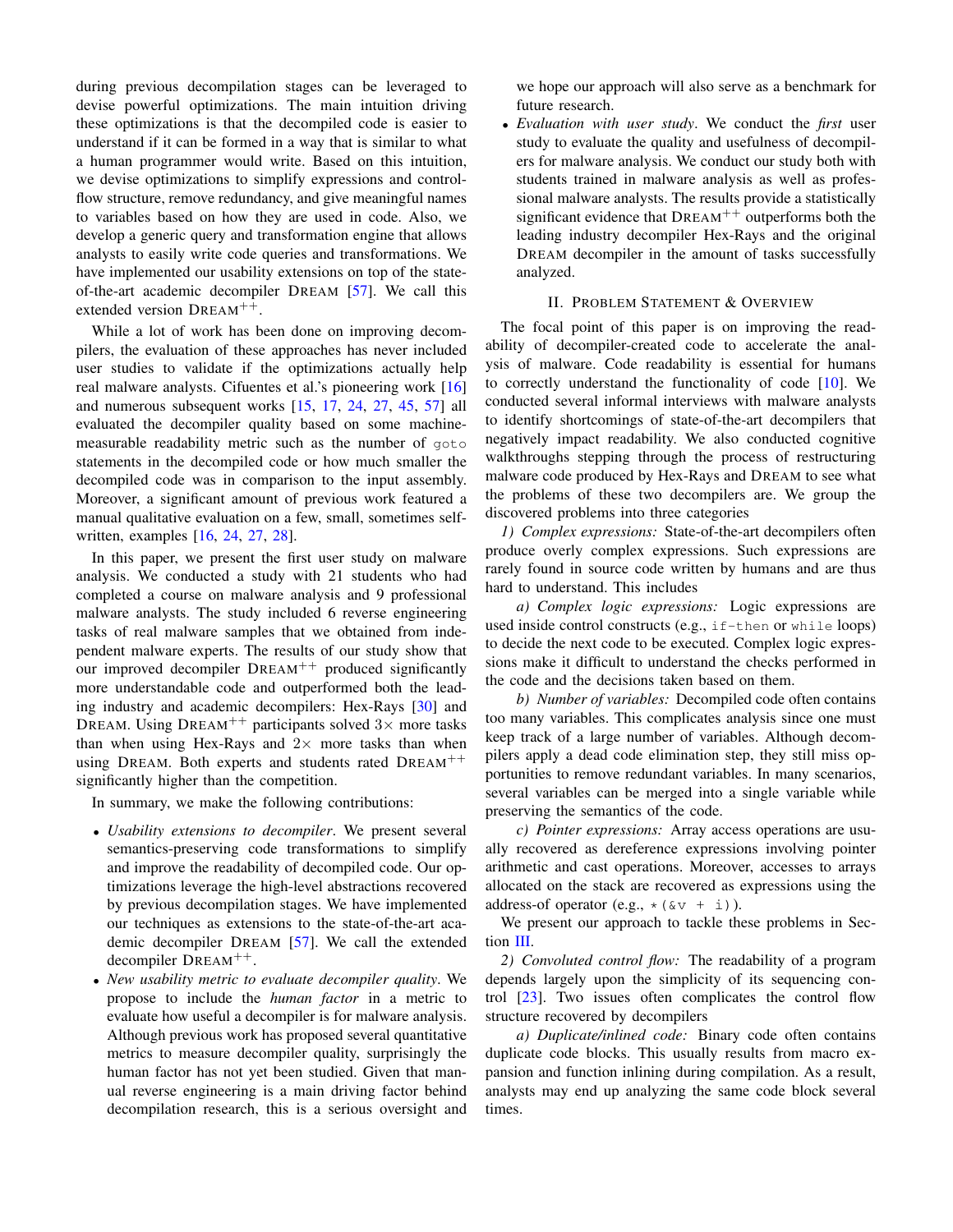<span id="page-2-2"></span><span id="page-2-1"></span><span id="page-2-0"></span>

<span id="page-2-3"></span> $(c)$  DREAM<sup>++</sup>

Fig. 1: Excerpt from the decompiled code of the domain generation algorithm of the Simda malware family. This example shows the main loop where the domain names are generated. At a high level, letters are picked at random from two arrays. Choosing the array from which to copy a letter is based on whether the loop counter is even or odd.

*b) Complex loop structure:* Control-flow structuring algorithms used by decompilers recognize loops by analyzing the control flow graph. For this reason, they recover the structure produced by the compiler which is optimized for efficiency but not readability. Stopping at this stage prevents decompilers from recovering more readable forms of loops as those seen in the source code written by humans.

We address these problems in Section [V.](#page-7-0) At the core of our optimization is our code query and transformation framework which we describe in Section [IV.](#page-5-0)

*3) Lack of high-level semantics:* High-level semantics such as variable names are lost during compilation and cannot be recovered by decompilers. For this reason, decompilers usually assign default names to variables. Also, some constants have a special meaning in a given context, e.g., used by an API function or as magic numbers for file types. In Section [VI,](#page-8-0) we describe several techniques to give variables and constants meaningful names based on how they are used in the code.

As an example illustrating these problems, we consider the code shown in Figure [1.](#page-2-0) This Figure shows the decompiled code of the domain generation algorithm (DGA) of the Simda malware family produced by three decompilers: Hex-Rays (Figure [1a\)](#page-2-1), DREAM (Figure [1b\)](#page-2-2), and our improved decompiler DREAM<sup>++</sup> (Figure [1c\)](#page-2-3). Here, due to space restrictions, we only show the main loop where the domains are computed<sup>[2](#page-2-4)</sup>. As shown in the snippets, the code produced by Hex-Rays and DREAM is rather complex and hard to understand. In the code produced by Hex-Rays, the loop variable i is never used inside the loop and the loop ends with a break statement. Moreover, the recovered checks for the parity of the loop counter involves complex low-level expressions (lines 26-30). Accessing the char arrays (v37 and v30) uses pointer arithmetic, addressof operators, and dereference operators.

<span id="page-2-4"></span><sup>2</sup>The complete code can be found in the supplemental document  $\frac{https://}{https://}$  $\frac{https://}{https://}$  $\frac{https://}{https://}$ [net.cs.uni-bonn.de/fileadmin/ag/martini/Staff/yakdan/sm-oakland-2016.tar.gz](https://net.cs.uni-bonn.de/fileadmin/ag/martini/Staff/yakdan/sm-oakland-2016.tar.gz)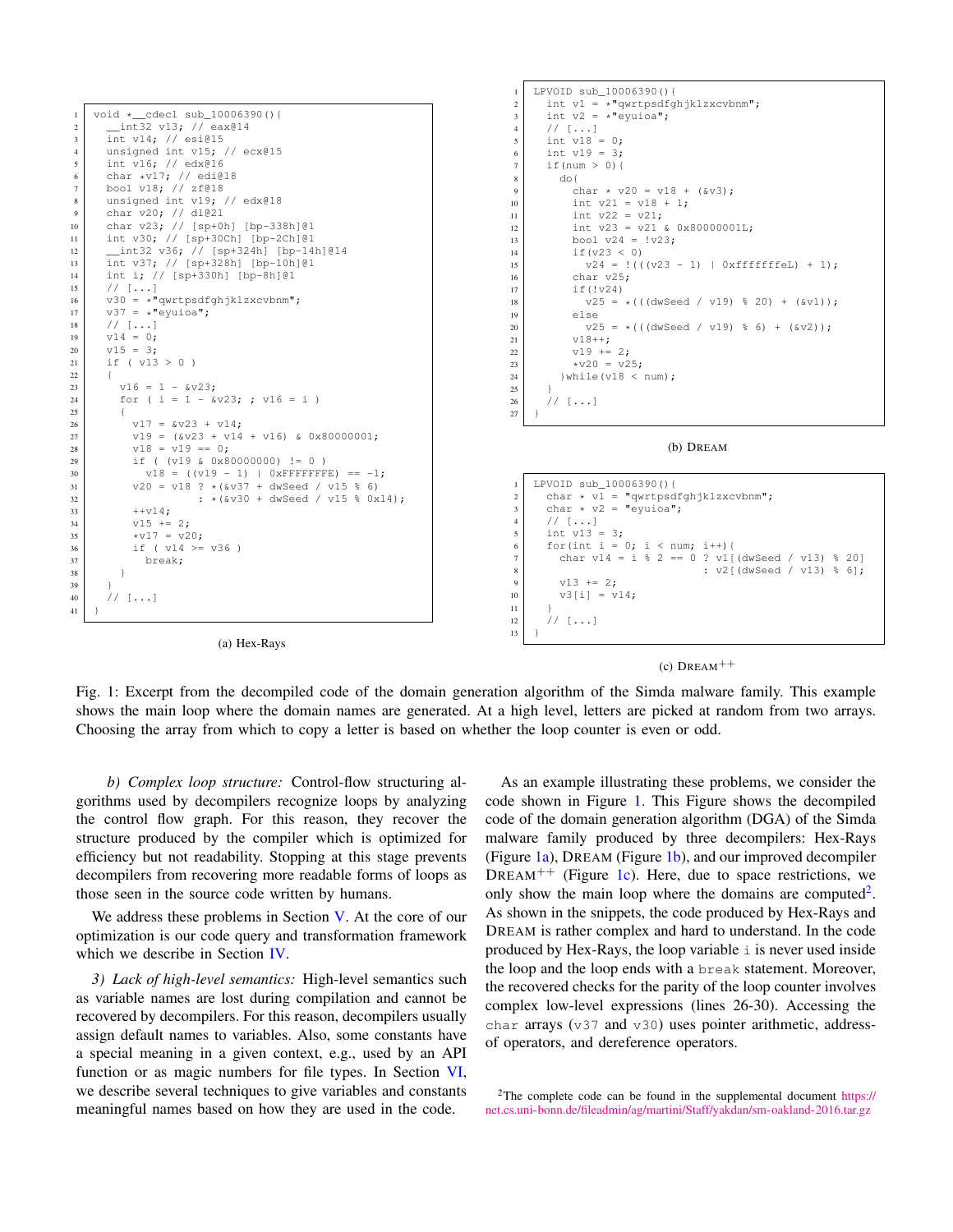DREAM produced a slightly more readable code but still has a number of issues. Here, the recovered loop structure is not optimal and can be further simplified. Since the initial value of v18 is zero, the condition of the if statement and the enclosed do-while loop are identical at the first iteration. This opens up the possibility to transform the whole construct into a more readable while loop.

Finally, the optimizations developed during the course of this paper further reduce the complexity of the code. As can be seen from Figure [1c,](#page-2-3) the code contains a simple  $f \circ r$  loop with a clear initialization step, condition, and increment step. With each loop iteration, a letter is selected from two char arrays ( $v1$  and  $v2$ ) depending on the parity of the loop counter  $(i \text{ } \text{\&} 2 == 0)$  and the result is stored in the output array  $(v3)$ . Scope. DREAM<sup>++</sup> is based on the DREAM decompiler which uses IDA Pro [\[33\]](#page-15-27) to disassemble the binary code and build the control-flow graph of functions in the binary. Arguably, the resulting disassembly is not perfect and may contain errors if the binary is deliberately obfuscated. For the scope of this paper, we assume that the assembly provided to the decompiler is correct. Should the binary code be obfuscated, tools such as [\[7,](#page-15-9) [37,](#page-15-11) [58\]](#page-16-1) can be used to extract the binary code. Furthermore, recent approaches such as [\[20,](#page-15-13) [56\]](#page-16-2) can be used to deobfuscate the binary code before providing it as input to the decompiler.

A high-level overview of our approach is as follows. First, the binary file is decompiled using DREAM. This stage decompiles each function and generates the corresponding control flow graph (CFG) and the abstract syntax tree (AST). Each node in the AST represents a statement or an expression in DREAM's intermediate representation (IR). Our work starts here. We develop three categories of semantics-preserving code transformations to simplify the code and increase readability. These categories are *expression simplification*, *controlflow simplification* and *semantics-aware naming*. In the following sections, we discuss our optimizations in detail.

### III. EXPRESSION SIMPLIFICATION

<span id="page-3-0"></span>In this section, we present our optimizations to simplify expressions and remove redundancy from decompiled code.

#### *A. Congruence Analysis*

Congruence analysis is our approach to remove redundant variables from the decompiled code. The key idea is to identify variables that represent the same value and can be replaced by a single representative variable while preserving semantics. We denote such variables as *congruent variables*. DREAM already performs several optimizations to remove redundancy such as expression propagation and dead code elimination. However, there exist scenarios where traditional dead code elimination algorithms cannot remove redundant code. A prominent example is when compilers emit instructions to temporarily save some values that are later restored for further use. Depending on the control structure, this may result in circular dependency between the corresponding variables in the decompiler IR, preventing dead code elimination from removing them. As an example illustrating these scenarios, we consider the code

<span id="page-3-1"></span>![](_page_3_Figure_7.jpeg)

<span id="page-3-2"></span>Fig. 2: Congruence Analysis

sample shown in Figure  $2a$ . In this example, lines 4 and 7 copy a value between variables  $x$  and  $y$ . Also, replacing  $x$  and  $y$  by a single representative, e.g., variable v, does not change the semantics of the program. Moreover, this replacement results in two trivial copy statements of the form  $v = v$  (lines 4 and 7) which can be safely removed, resulting in the more compact and readable code shown in Figure [2b.](#page-3-2)

This simple example gives insight into the different properties of code that play a role in the characterization of variable congruence. In summary, the following aspects need to be covered.

- 1) *Same Types*: Congruent variables have the same data types. This requirement is necessary to avoid the changing semantics because of implicit type conversions. For example, the transformation would not be semantics-preserving if  $y$  was of type short.
- 2) *Non-Interfering Definitions*: Replacing congruent variables by a single representative does not change the definitions that reach program points where these variables are used. Note that this does not require that the live ranges of congruent variables do not interfere. For example, the definition of  $x$  at line 7 is located in the live range of  $y$ , i.e., between a definition of  $\gamma$  (line 4) and a corresponding use of  $\gamma$  (line 9). However, the definition is a simple copy statement  $x = y$  and therefore using any of x or y at line 9 preserves semantics.
- 3) *Congruence-Revealing Statements*: The previous checks are enough to guarantee the semantics-preserving property of unifying variables. However, applying this to all variables without limitation may negatively impact readability. Two non-interfering variables of the same type may have different semantics (e.g., one integer variable used as a loop counter and a second integer used as the size of a buffer). Not merging such variables enables us to give each of them a representative name based on how the variable is used in code. Based on that we limit congruence analysis to variables for which the code contains indications that they are used for the same purpose. That is, we only check variables involved in copy statements of the form  $x = y$ , which we denote as *congruence-revealing* statements.

At the core of these checks is information about liveness of variables. To this end, we perform a fixed-point intraprocedural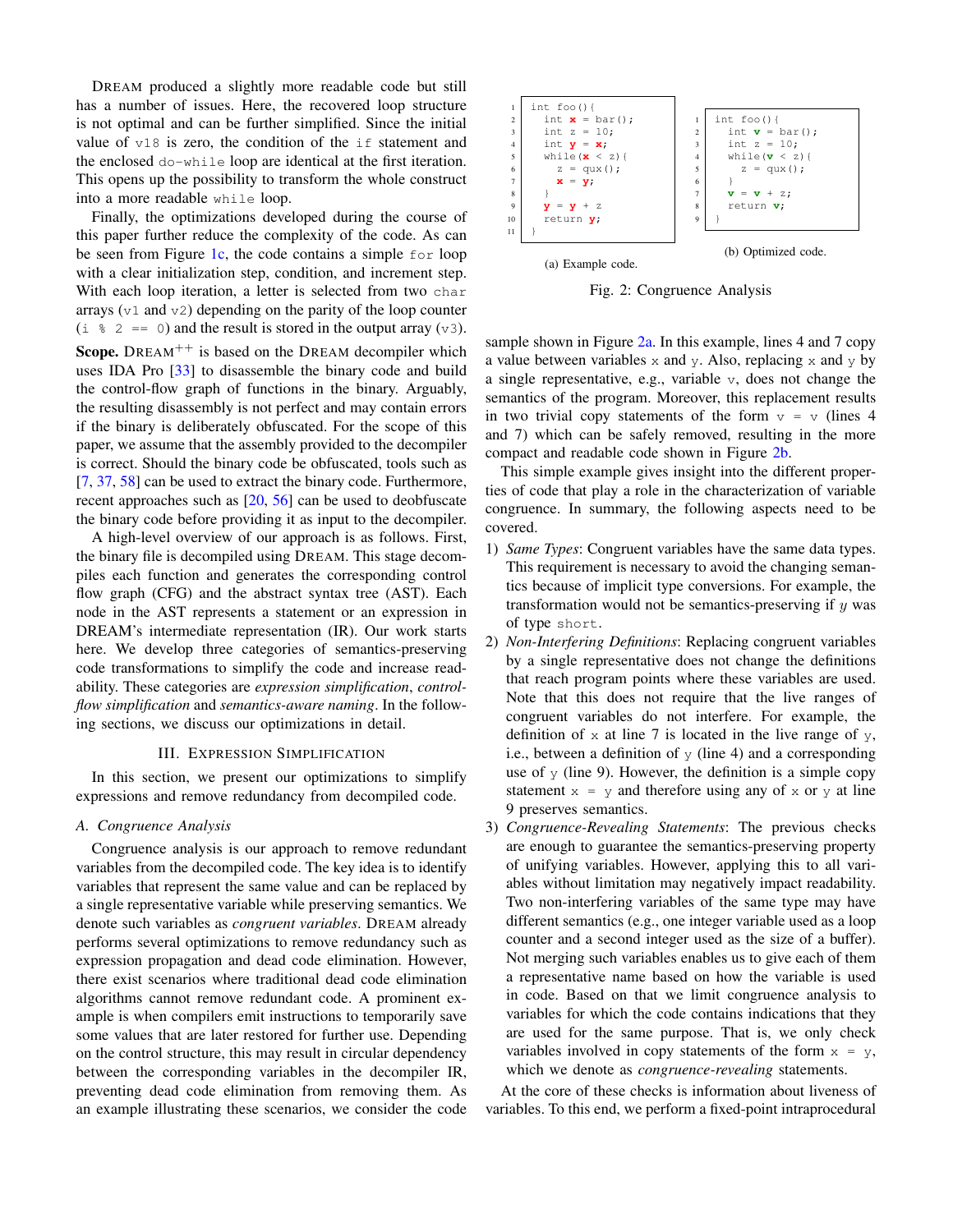## <span id="page-4-0"></span>Algorithm 1 Congruence analysis

|     | 1: <b>procedure</b> MERGECONGRUENTVARS $(V)$                         |
|-----|----------------------------------------------------------------------|
| 2:  | for $(a, b) \in$ CANDIDATATES(V) do                                  |
| 3:  | <b>if</b> CONGRUENT $(a, b)$ then                                    |
| 4:  | $v \leftarrow \text{UNIFY}(a, b)$                                    |
| 5:  | $V \leftarrow V \setminus \{a, b\}$                                  |
| 6:  | $V \leftarrow V \cup \{v\}$                                          |
| 7:  | UPDATEIVENESS(v)                                                     |
|     | 8: <b>procedure</b> CONGRUENT $(a, b)$                               |
| 9:  | <b>return</b> INTERFENCEFREE $(a, b) \wedge$ INTERFENCEFREE $(b, a)$ |
|     | 10: <b>procedure</b> INTERFENCEFREE $(x, y)$                         |
| 11: | for all $d \in \text{DEF}(y)$ do                                     |
| 12: | if $d \in$ LIVERANGE $(x) \wedge d \not\equiv y = x$ then            |
| 13: | <b>return</b> false                                                  |
| 14: | return true                                                          |

*live variable* analysis, a standard problem from compiler design [\[41,](#page-15-28) p. 443]. At a high level, live variable analysis determines which variables are *live* at each point in the program. A variable  $v$  is live at a particular point in the program  $p \in P$  if p is located on an execution path from a definition of  $v$  and a use of  $v$  that does not contain a redefinition of  $v$ . This set of program points constitute the *live range* of the variable.

LIVERANGE $(v) = \{p \in P : v \text{ live at } p\}$ 

Algorithm [1](#page-4-0) implements this idea by first calculating the set of candidate variable pairs, i.e., variables of the same types that are involved in congruent-revealing statements, and then checking these pairs for congruence. For each candidate pair  $(x, y)$ , the algorithm checks if they do not have interfering definitions. In particular, the procedure INTERFERENCEFREE checks if each definition of variable  $y$  is either not located in the live range of  $x$ , or it is a copy statement of the form  $y = x$ . The same check is also done at the definitions of  $x$ . When two congruent variables are identified, the procedure UNIFY 1) chooses one representative variable  $v$ ; 2) replaces all occurrences of the concurrent variables by the representative; and 3) removes the trivial copy statements resulted from this unification (of the form  $v = v$ ). Next, the set of variables V is updated. Finally, liveness information of the newly added variable is updated as follows:

$$
LIVERANCE(v) = LIVERANCE(x) \cup LIVERANGE(y)
$$

Not that we do not require that congruent variables must have the same values at all program points. They may have different values at points where their live ranges do not interfere. For example, although different values of variables x and y reach the return statement in the code shown in Figure  $2a$ , x is not live at lines 9 and 10. This enables us to use the same variable for both  $x$  and  $y$ .

#### *B. Condition Simplification*

The goal of this step is to find the simplest high-level form of logic expressions in the decompiled code. These expressions are very important for understanding the control flow of a program since they are used in control statements, such as

<span id="page-4-1"></span>![](_page_4_Figure_9.jpeg)

(b)  $D$ REAM<sup>++</sup>

<span id="page-4-2"></span>Fig. 3: Excerpt from the decompiled code from a Stuxnet sample. The code checks the version of the Windows operating system.

if-then-else statements or while loops, to decide what code to execute next. Simplifying logic expressions is helpful in two aspects: first, it helps to recover the semantically equivalent high-level conditions to the low-level checks emitted by the compiler. Second, it helps to clear any misunderstanding caused by errors in the original code.

Low-level checks. During compilation a compiler uses a transformation called *tiling* to reduce the high-level program statements into assembly statements. As a result, each highlevel statement can be transformed into a sequence of semantically equivalent assembly instructions. During this process, high-level predicates are transformed to semantically equivalent low-level checks that can be executed efficiently. As an example, we consider the code shown in Figure [1a.](#page-2-1) The right-hand side of the assignment at line 30 is a complex expression that checks whether the variable v19 is an even or odd number. This does not look like a common operation used in source code, but it is equivalent to the high-level operation of computing  $v19 \div 2 == 0$ .

Errors in the code. Malware code may contain logic errors that can create confusion for analysts. Malware analysts assume that the code they analyze performs some meaningful task they need to find out. They also know that malware often uses several tricks to hide its true functionality. With this mindset, when analysts observe a seemingly useless code, they need to double-check in order to exclude the possibility of a trick aimed at making the code looks useless. As a result, some time is wasted. The simple example from the Stuxnet malware family shown in Figure [3a](#page-4-1) illustrates this case. This code checks the version of the Windows operating system, a common procedure in *environment-targeted malware* [\[55\]](#page-16-4). However, the OR expression (marked in red) is always satisfied; any integer is either bigger than 5 or smaller than 6. Most probably, the malware authors intended to use an AND expression instead but did not for some reason. Simplifying this expression results in the code shown in Figure [3b.](#page-4-2)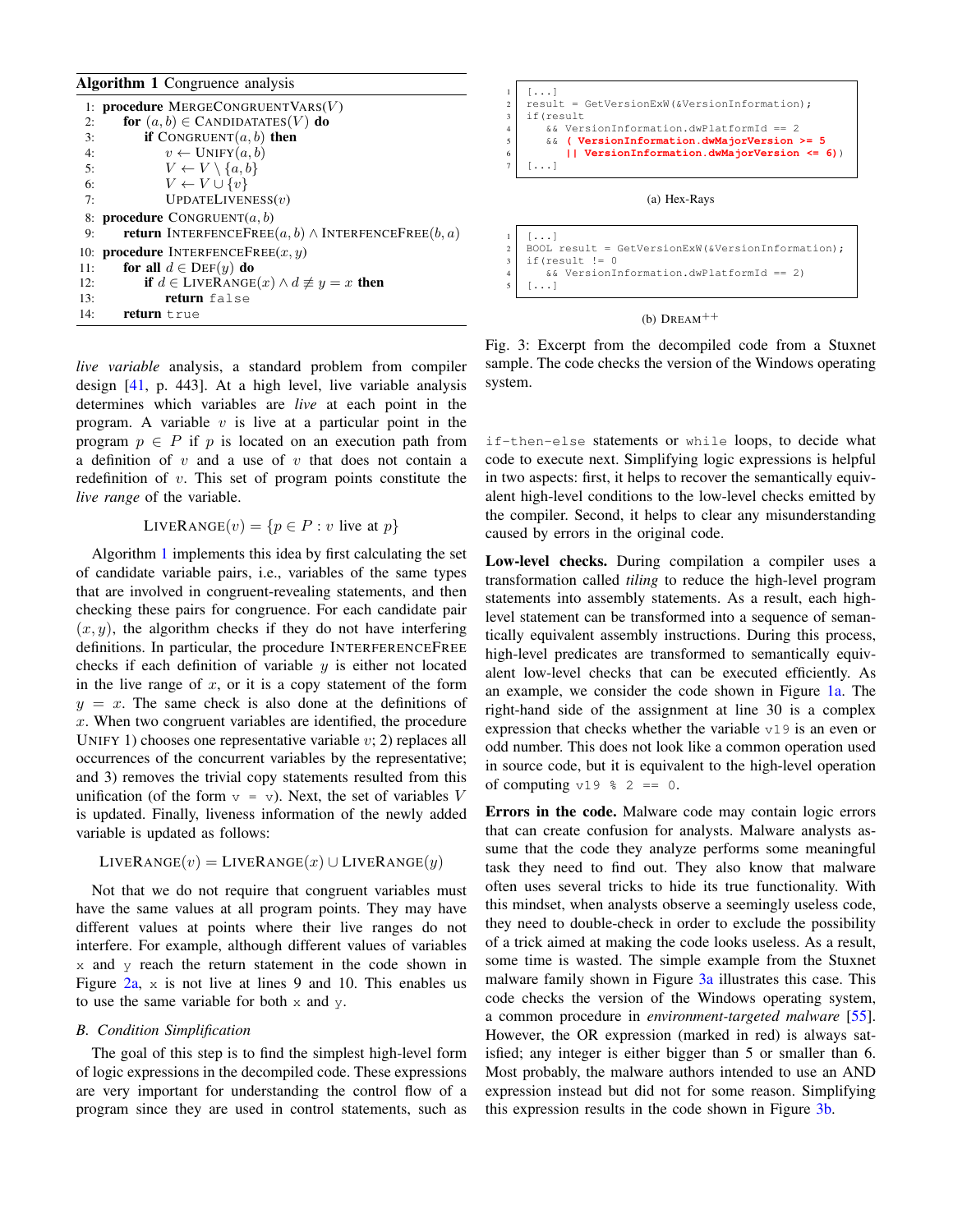To provide a generic simplification approach, we base our techniques on the  $z_3$  theorem prover [\[21\]](#page-15-29). Our approach proceeds as follows. First, we transform logic expressions in the DREAM IR into semantically equivalent symbolic expressions for the Z3 theorem prover. To achieve a faithful representation, we model variables as fixed-size bit-vectors depending on their types. The theory of bit-vectors allows modeling the precise semantics of unsigned and signed two-complements arithmetic. During this transformation, we keep a mapping between each symbolic variable and the corresponding variable it represents in the original logic expression. Second, we use the theorem prover to simplify and normalize the symbolic expressions. Finally, we use the mapping to construct the simplified version of the logic expression in DREAM IR.

## *C. Pointer Transformation*

Accessing values through pointer dereferencing using pointer arithmetic can be confusing. Also, accessing buffers allocated on the stack may result in convoluted decompiled code that is difficult to understand.

Pointer-to-array transformation. Here, we use the observation that in C a pointer can be indexed like an array name. This representation clearly separates the pointer variable from the expression used to compute the offset from the start address. To guarantee the semantics-preserving property of this transformation, we search for variables of pointer types that are accessed consistently in the code. That is, all data that is read or written using the pointer variable have the same type  $\tau$ . In this case, dereferencing these variables can be represented as array with elements of type  $\tau$ . Here the resulting offset expression must be adjusted according to the size of type  $\tau$ . For example, if a pointer  $p$  is consistently used to access 4-byte integers, then expressions such as  $*(p + 4 \times i)$  can be transformed into the more readable  $p[i]$  form.

Reference-to-pointer transformation. In this step, we transform variables that are only used in combination with *addressof operator* (&) into pointer variables. One of the first steps in DREAM is *variable recovery* that recovers individual variables from the binary code. For example, functions usually allocate a space on the stack to store local variables. Expressions accessing values in this stack frame are then recovered as local variables. For efficiency, buffers are often allocated on the stack when the maximum size is known at compile time. In this case, the variable recovery step represents the buffer as local variable  $\nu$  and expressions that access items inside this buffer are represented using the address-of operator as &v, resulting in a decompiled code that is hard to understand. For example, reading a character from a buffer allocated on the stack is represented as  $\star$  (&v37 + dwSeed / v15  $\textdegree$  6) (line 31 in Figure [1a\)](#page-2-1). If a variable  $\nu$  is only accessed in the code using address expressions, i.e.,  $\&v$ , we replace these expressions by a pointer variable v\_ptr. This creates an opportunity to further simplify pointer dereferencing expressions in which the resulting pointer variable is involved as array indexing. The previous example can be represented as v37\_ptr[dwSeed / v15 % 6].

## IV. CODE QUERY AND TRANSFORMATION

<span id="page-5-0"></span>At the core of our subsequent optimizations is our generic approach to search for code patterns and apply corresponding code transformations. The main idea behind our approach is to leverage the inference capabilities of logic programming to search for patterns in the decompiled output. To this end, we represent the decompiled code as logic facts that describe properties of the corresponding abstract syntax tree. This logic-based representation enables us to elegantly model search patterns as logic rules and efficiently perform complex queries over the code base. Usability is a key design goal, and therefore we enable users of our system to define search rules using normal C code and provide a rule compiler to compile them into the logic rules needed by our engine. We use the platform-independent, free SWI-Prolog implementation [\[52\]](#page-16-5). In the following, we describe our approach in detail.

## *A. Logic-Based Representation of* DREAM *IR*

This step takes as input the abstract syntax tree (AST) generated by DREAM and outputs the corresponding logic facts, denoted as *code facts*. We represent each AST node as a code fact that describes its properties and nesting order in the AST. Table [I](#page-6-0) shows the code facts for selected statements and expressions in DREAM's intermediate representation  $(IR)^3$  $(IR)^3$ . The predicate symbol (fact name) represents the AST node type. The first parameter is a unique identifier of the respective node. The second parameter is the unique identifier of the parent node (e.g., the containing if statement). Node ids and parent ids represent the hierarchical syntactic structure of decompiled code. Remaining parameters are specific to each fact and are described in detail in Table [I.](#page-6-0)

We generate the code facts by traversing the input AST and producing the corresponding code fact for each visited node. The code facts are stored in a fact base  $F$ , which will be later queried when searching for code patterns. As a simple example illustrating the concept of code facts, we consider the code sample shown in Figure [4a.](#page-6-1) The corresponding code facts for the function body are shown in Figure [4c.](#page-6-2) The body is a sequence  $(id = 3)$  of two statements: an if-then-else statement ( $id = 4$ ) and a return statement ( $id = 14$ ). These two statements have the sequence node as their parent and their order in the sequence is represented by the order of the corresponding ids inside the sequence code fact.

#### *B. Transformation Rules*

The logic-based representation of code enables us to elegantly model search patterns as *inference rules* of the form

$$
\begin{array}{cccc}\nP_1 & P_2 & \dots & P_n \\
\hline\nC & & & \n\end{array}
$$

The top of the inference rule bar contains the premises  $P_1, P_2, \ldots, P_n$ . If all premises are satisfied, then we can conclude the statement below the bar  $C$ . The premises describe the properties of the code pattern that we search for. In case

<span id="page-5-1"></span><sup>&</sup>lt;sup>3</sup>We cannot show the full list due to space restrictions.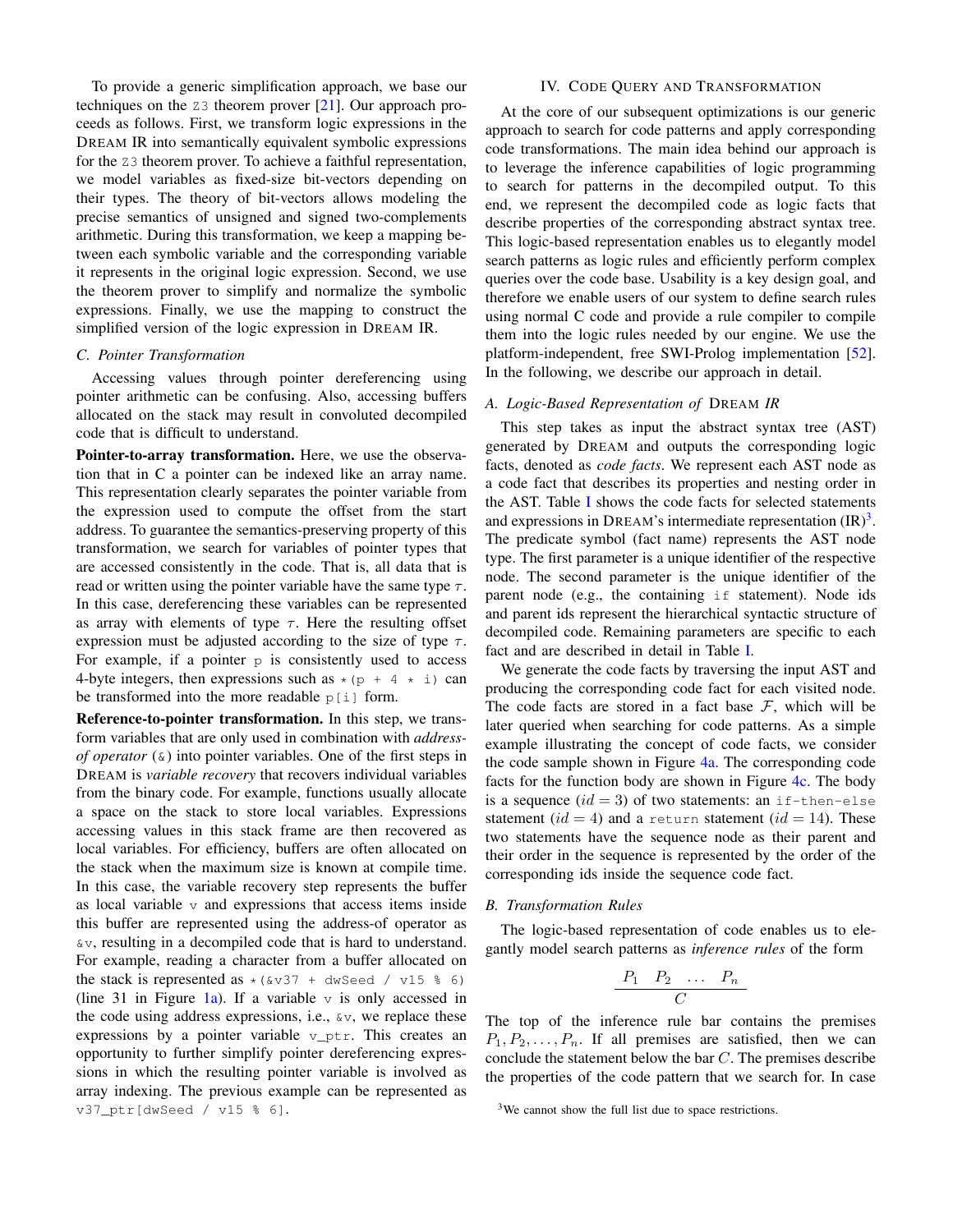<span id="page-6-0"></span>

|                   | <b>CODE FACT</b>                                                                           | <b>DESCRIPTION</b>                                                                                                                                      |
|-------------------|--------------------------------------------------------------------------------------------|---------------------------------------------------------------------------------------------------------------------------------------------------------|
|                   | sequence $(id, p_{id}, [\#s_1, \ldots, \#s_n])$                                            | sequence of statements $s_1, \ldots, s_n$                                                                                                               |
|                   | $loop(id, p_{id}, \tau, \#e_c, \#s_b)$                                                     | loop of type $\tau \in {\tau_{\textbf{while}}}, {\tau_{\textbf{double}}}, {\tau_{\textbf{endless}}}$ and continuation condition $e_c$ and<br>body $s_h$ |
|                   | if(id, $p_{id}$ , $\#e_c$ , $\#s_{\text{then}}$ , $\#s_{\text{else}}$ )                    | <i>if</i> statement with condition $e_c$ , the then part $s_{\text{then}}$ , and the else part $s_{\text{else}}$                                        |
| <b>Statements</b> | switch $(id, p_{id}, \#e_v, [\#s_{\text{case}}^1, \ldots, \#s_{\text{case}}^n])$           | switch statement with variable $e_v$ and a set of cases $s^1_{\text{cscat}}$ , , $s^n_{\text{cscat}}$                                                   |
|                   | $case(id, p_{id}, \#e_{label}, \#s)$                                                       | case statement with a label $e_{\text{label}}$ and a statement s                                                                                        |
|                   | assignment $(id, p_{id}, \#e_{\text{lhs}}, \#e_{\text{rhs}})$                              | <i>assignment</i> of the form $e_{\text{1hs}} = e_{\text{rhs}}$                                                                                         |
|                   | return $(id, p_{id}, \#e)$                                                                 | <i>return</i> statement that returns expression e                                                                                                       |
|                   | break $(id, p_{id})$                                                                       | <i>break</i> statement                                                                                                                                  |
|                   | call $(id, p_{id}, \#e_{\text{callee}}, [\#e_{\text{arg}}^1, \ldots, \#e_{\text{arg}}^n])$ | <i>call</i> expression of the function $e_{\text{callee}}$ with arguments $e_{\text{arg}}^1, \ldots, e_{\text{arg}}^n$                                  |
|                   | operation $(id, p_{id}, \text{op}, [\#e_{\text{e}}^1, \ldots, \#e_{\text{e}}^n])$          | <i>operation</i> (e.g., addition or multiplication) with operand $op$ involving expressions<br>$e^1_\circ, \ldots, e^n_\circ$                           |
|                   | ternaryOp $(id, p_{id}, \#e_c, \#s_{\text{then}}, \#s_{\text{else}})$                      | <i>ternary operation</i> of the form $e_c$ ? $s_{\text{then}}$ : $s_{\text{else}}$                                                                      |
|                   | numericConstant $(id, p_{id}, v)$                                                          | numeric constant of value v                                                                                                                             |
| Expressions       | stringConstant $(id, p_{id}, v)$                                                           | <i>string constant</i> of value v                                                                                                                       |
|                   | $memoryAccess(id, p_{id}, \#e_{address})$                                                  | <i>memory access</i> to address $e_{\text{address}}$                                                                                                    |
|                   | $localVariable(id, p_{id}, name, \tau)$                                                    | <i>local variable</i> with name name and type $\tau$                                                                                                    |
|                   | qlobalVariable $(id, p_{id}, \text{name}, \tau)$                                           | global variable with name name and type $\tau$                                                                                                          |
|                   | identifier( $id, p_{id}, \#e_{var}$ )                                                      | <i>identifier</i> represents the occurrence of a variable $e_{\text{var}}$ in an expression $p_{id}$                                                    |

TABLE I: Logic-based predicates for the DREAM IR. Each predicate has an id to uniquely represent the corresponding statement or expression. The second argument of each code fact is the parent id pid that represents the id of containing AST node. For a statement or expression e, we denote by  $\#e$  the id of e.

<span id="page-6-4"></span><span id="page-6-2"></span><span id="page-6-1"></span>![](_page_6_Figure_2.jpeg)

Fig. 4: Code representations.

of code queries, the conclusion is to simply indicate the existence of the searched pattern. For code transformation, the conclusion represents the transformed form of the identified code pattern.

We realize inference rules as Prolog rules, which enables us to ask Prolog queries about the program represented as code facts. Figure [5](#page-6-3) shows two simple examples that illustrate the idea of modelling code search patterns as Prolog rules. The rule if\_condition searches for condition expressions used in if statements. Rule parameters are Prolog variables that represent the pieces of information to be extracted from the matched pattern. The rule body represents the premises that must be fulfilled in order for the rule to return a match. At a high level, when a query is executed, Prolog tries to find a satisfying assignment to the variables of the rule that makes it consistent with the facts. For example, the query if condition(Condition) executed on the fact base in Figure  $4c$  returns the match {Condition=5}, the id of the

<span id="page-6-3"></span>![](_page_6_Figure_6.jpeg)

Fig. 5: Sample search patterns.

code fact corresponding to the condition of the if statement in Figure [4a.](#page-6-1) This unification is done by matching the rule only premise with the corresponding code fact of the if statement.

A very powerful aspect of logic rules is that the corresponding queries can be adapted for multiple purposes. For example, the second rule assignment\_to\_local searches for assignments to a local variable given its name. Using a concrete variable name, the query returns all assignments to the corresponding variable (e.g., assignment\_to\_local(Assignment,  $(x')$ ). On the other hand, using a Prolog variable for the name, the query returns all assignments to all variables (e.g., assignment\_to\_local(Assignment, Name)).

Transformation rules can be written in normal C code. Figure [6](#page-7-1) shows a sample transformation rule that searches for if statements that compute the largest of two values and replace them by a call to the max library function. A transformation rule consists of two parts: *rule signature* and *code transformation*. The rule signature describes the code pattern to be searched for and is written as normal C function declaration: the list of parameters, denoted as *rule parameters*, represents the variables that need to be matched to the actual variables by Prolog inference engine so that the transformed code can be constructed. The function body represents the code pattern. The transformation part describes the transformed code that should replace the matched pattern.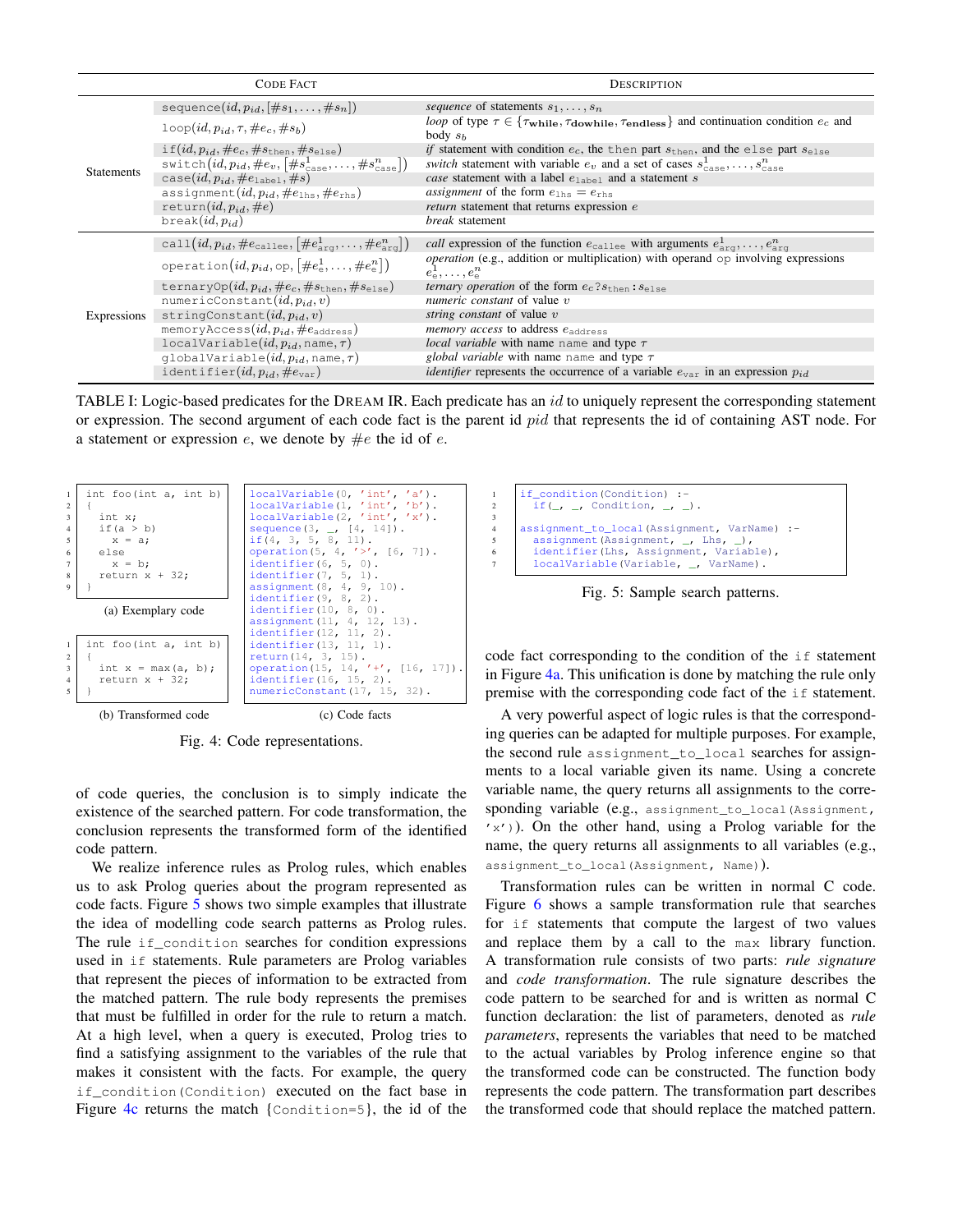```
Signature:
  max(result, v1, v2){
    if (v1 > v2)result = v1;
    else
      result = v2:
  }
Transformation:
  result = max(v1, v2);
```
Fig. 6: Sample transformation rule.

We compile transformation rules into logic rules that can be used by Prolog's inference engine. To this end, we parse the rule body and then traverse the resulting AST. For each visited AST node, we generate the corresponding code fact. Here, we use Prolog variables for the generated fact identifiers. These variables will be then bound to the actual identifiers from the fact base when the inference engine finds a match. Finally, the compiled rule is stored in the rule base  $R$  and the corresponding query in the query base Q.

## *C. Applying Transformation*

We first initialize Prolog with the code base  $\mathcal F$  and the rule base  $R$ . We then iteratively apply the queries in the query set Q. If a match is found, the inference engine *unifies* the rule arguments to the identifiers of the corresponding code facts. In this case, we construct the equivalent transformed code. To this end, we first parse the transformation string to construct the corresponding AST. During this process, we use the corresponding AST node for each rule argument to get the transformed code in terms of the original variables from the initial code base. For example, applying the sample rule in Figure [6](#page-7-1) to the fact base shown in Figure [4c](#page-6-2) returns one match:  $\{\text{result} = x, v1 = a, v2 = b\}$ . This enables us to replace the complete if statement by the function call  $x = max(a, b)$ to get the code shown in Figure [4b.](#page-6-4) Finally, we update the fact base  $F$  so that it remains consistent with the AST.

The code query and transformation engine is the basis for our subsequent code optimizations that identify certain code patterns and apply corresponding transformations aimed to simplify code and improve readability.

## V. CONTROL-FLOW SIMPLIFICATION

<span id="page-7-0"></span>In this section we present our techniques to simplify the control flow of decompiled code.

#### *A. Loop Transformation*

Compiler optimizations often change the structure of loops in the source code. While this optimization is aimed to increase efficiency, the resulting loop structure becomes less readable, reducing the quality of decompiled code. A well-known loop optimization is *inversion*, which changes the standard while loop into a do-while loop wrapped in an if conditional, reducing the number of jumps by two for cases where the loop is executed. That is, loops of the form while (e) { $\dots$ } are transformed into if(e){do{...}while(e); }. Doing so duplicates the condition check (increasing the size of the code)

but is more efficient because jumps usually cause a pipeline stall. Additionally, if the initial condition is known to be true at compile-time and is side-effect-free, the if guard can be skipped.

Here we make the observation that while loops are more readable than do-while loops since the continuation condition is clear from the start. Moreover, some while loops can be further simplified into for loops where the initialization statement, continuation condition, and the increment statements are clear from the start. Based on this observation, we analyze do-while loops and check if they can be transformed into while loops. Here, we distinguish between to cases:

Guarded do-while loops. loops of the form if (c1) {do  $\{\ldots\}$  while(c2); } are transformed into while(c2){ $\ldots$ } if it can be proven that  $c_1 == c_2$  at the start of the first iteration of the loop. Note that  $c_1$  and  $c_2$  does not have to be identical logical expressions. As an example, we consider the code sample shown in Figure [7a.](#page-8-1) The conditions  $\star$  (\_BYTE \*) v7 != 0 and \* (\_BYTE \*) (v8 + v7) != 0 both yield the same Boolean value at the entry of loop. Note that the reaching definition of variable  $\nu$ 8 at this point is  $\nu$ 8 = 0.

Unguarded **do-while** loops. For these loops we only check if the loop condition is true for the first iteration. In this case, the loop can be transformed into while loop.

To check the value of logic expressions at loop entry, we compute the set of definitions for loop variables that reach the loop entry. To this end, we perform a fixed-point intraprocedural *reaching definitions* analysis, a standard problem from compiler design [\[41,](#page-15-28) p. 218]. Often the reaching definitions for loop variables are assignments of constant values that represent the initial value of a loop counter. This makes it easy to substitute this initial value in the logic expressions and check for equivalence at loop entry.

#### *B. Function Outlining*

Function inlining is a well-known compiler optimization where all calls into certain functions are replaced with an in-place copy of the function code. This improves runtime performance since the overhead of calling and returning from a function is completely eliminated. In the context of code obfuscation, inlining is a powerful technique [\[19\]](#page-15-30). It makes reverse engineering harder in two ways: first, several duplicates of the same code are spread across the program. As a result, analysts end up analyzing several copies of the same code. Second, internal abstractions such as the calling relationships between functions in the program are eliminated.

Reversing function inlining is valuable for the manual analysis of malware. As a simple example illustrating the benefits of function outlining, we consider the excerpt code from the Cridex malware family shown in Figure [7.](#page-8-2) Each of the two loops in Hex-Rays decompiled code shown in Figure [7a](#page-8-1) computes the length of a string by incrementing the counter by one for each character until the terminating nullcharacter is found. DREAM<sup>++</sup> identified these two blocks as an implementation of the strlen library function and replaced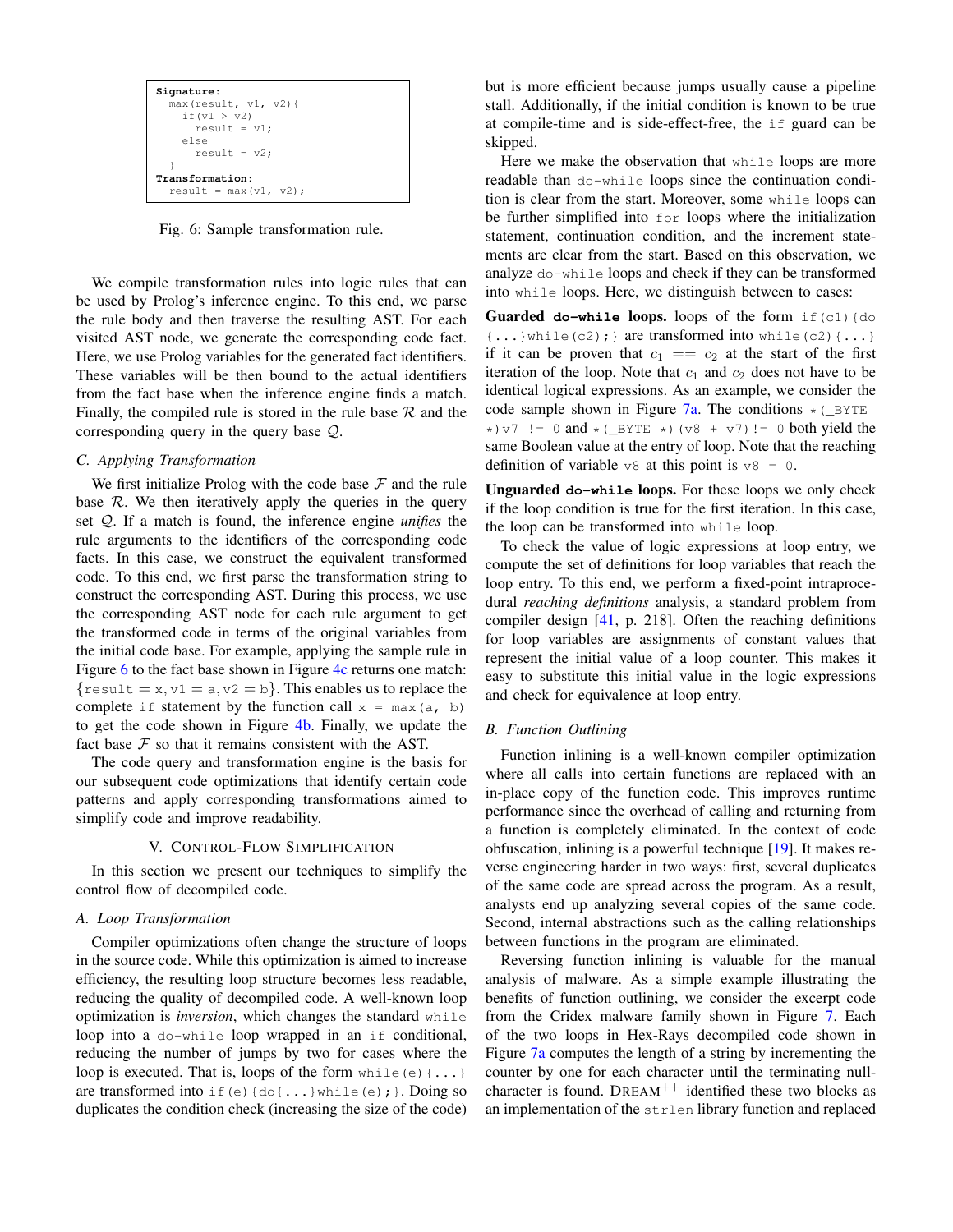```
int sub_408A70(int al, int a2){
2 [...]
3 v8 = 0;
\begin{array}{c|c|c|c|c}\n 4 & \text{if } (\star(\text{\_BITE } \star) \text{v7}) \\
 \hline\n 5 & \text{f}\n\end{array}5 {
6 do
7 ++v8;
8 while ( *(_BYTE *)(v8 + v7) );
9 }
10 \mid v9 = 0;11 if (* (BYTE *)a1 )
12 {
13 do
++v9:
15 | while ( *(\_B YTE *)(v9 + a1) );
16 }
17 if ( v8 = v9 ) {
18 [...]
1920 [...]
21 }
```
(a) Hex-Rays

```
1 int sub_408A70(char * str2, void * a2){
        [...]3 len1 = strlen(str1);
4 if(len1 == strlen(str2)){<br>
\begin{bmatrix} 1 & 1 \\ 0 & 1 \end{bmatrix}[ \ldots ]\sqrt{6}7 [...]
8 }
```
(b)  $DREAM^{++}$ 

Fig. 7: Excerpt from the code of the Cridex malware family showing the code inlining technique.

them with corresponding function calls as shown in Figure [7b.](#page-8-3) This simple example gives insights into the benefits of function outlining for code analysis.

- 1) *Compact code.* Replacing a code block by the equivalent function call eliminates duplicate code blocks and results in a more compact decompiled output. The whole code block is replaced by a function call whose name directly reveals the functionality of the code block. Moreover, temporary variables used inside the block are removed from code, reducing the number of variables that an analyst should keep track of.
- 2) *Meaningful variable names.* Outlined functions have known interfaces that include the names of their parameters. These names represent their semantics and reveals important information about the variable job. We leverage this information to give meaningful names the variables in the decompiled output.
- 3) *Improved Type Recovery.* Approaches to recover types from binary code such as [\[39,](#page-15-15) [40\]](#page-15-16) rely on *type sinks* as reliable starting points. Type sinks are points in the program where the type of a given variable is known. This includes calls to functions whose signatures are known. Outlining a function generates a new type sink that can be used to improve the performance of type inference algorithms.
- 4) *Recovering inter-dependencies.* Function outlining implicitly recovers calling relationships between the inlined func-

tion and the functions calling it. That is, it identifies points in the program that call the function. Calling relationships are very important for manual reverse engineering. After having analyzed a given function, malware analysts can draw conclusions about the calling functions.

The original DREAM decompiler contained hard-coded signatures for a minimal set of string functions, which are hard to extend. We leverage our code query and transformation engine to easily include multiple transformation rules for several functions that copy, compare, compute the length, and initialize buffers. For example, we handle strcpy, strlen, strcmp, memset. For string functions, both 8-bit and 16 bit character versions are handled. We also include signatures for the version of string functions that take buffer length as argument.

Users of our system can easily add new transformation rules to handle new functions. When an analyst observes a repeating code pattern, she can simply write a transformation rule that replaces the whole code block by a function call with a name that represents its functionality. All other copies of the same block will be outlined. Code blocks are not only duplicated as a result of function inlining. In C, *function-like macros* are pre-processor macros that accept arguments and are used like normal function calls. These macros are handled by the preprocessor, and are thus guaranteed to be inlined.

### VI. SEMANTICS-AWARE NAMING

<span id="page-8-0"></span>In this section we describe several readability improvements at the level of variables in the decompiled code.

#### *A. Meaningful Names*

Variable names play an important role when analyzing source code. These names reveal valuable information about the purpose of variables and how they are used in the program. We give variables meaningful names based on the context in which they occur. Here we distinguish the following cases:

Standard library calls. With well-defined API, standard library calls are important source of variable names. For example, the Windows API URLDownloadToFile, which downloads data from the Internet and saves them to a file, takes five arguments. Among them one argument, named szURL, represents the URL to download. A second argument, named szFileName, represents the name or full path of the file to create for the download. By analyzing library function calls and returns, we rename variables used as parameters or return values, directly revealing their purpose to the analyst.

Context-based naming. The way a variable is used in code gives insights into its purpose. We analyze the context in which variables are used to provide meaningful names to them. More specifically, we distinguish the following cases:

1) *Loop counters*. We query the decompiled code for *counting loops*, i.e., loops that update a variable inside their body and then test the same variable in their continuation condition. Counting variables in short for loops are renamed to i, j, or k. Counting variables for other loops are renamed to counter.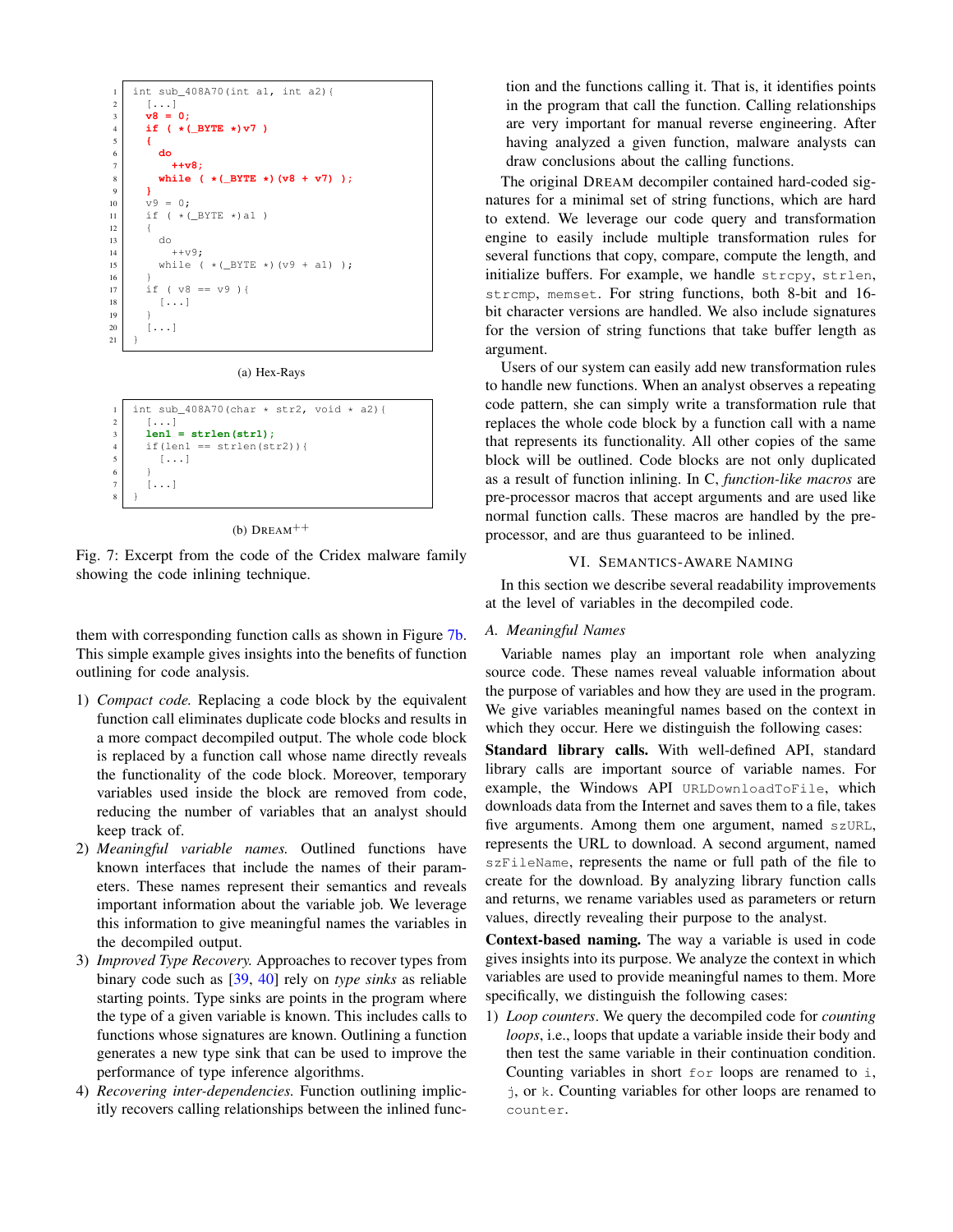- 2) *Array indexes*. We rename variables used as indexes for arrays to index
- 3) *Boolean variables*. Variables that contain the result of evaluating logic expressions are renamed to cond. This encodes the fact that they represent testing a condition in the variable name.

When multiple variables are identified that can take the same name, we add subscripts to the default names to have unique names. For example if three loop counters are identified, they are renamed to counter1, counter2, and counter3.

#### *B. Named Constants*

Constants are important corner pieces in the process of reverse engineering. For example, some cryptographic algorithms uses magic numbers, and several file formats include magic numbers to identify the file type. Also standard library functions assign specific constants to special meanings. Usually these numbers have a textual representation in the source code. We use two sources to identify these special constants.

Library API constants. Many functions in the C standard library and Windows API define special named constants. These constants have a specific meaning and are thus given representative names. During compilation compilers replace this symbolic representation of the constant by the corresponding numeric value. For example, the function CreateFile uses the constant GENERIC\_READ to request a read access to the opened file. This becomes 0x80000000 in the binary. To recover the symbolic, easily remembered names of these constants, we check for the occurrence of named constants for a wide range of library functions. For example, this would transform the function call CreateFileA(f,  $0x800000000$ , 1, ...) into the more readable form CreateFileA(f, GENERIC\_READ, FILE\_SHARE\_READ, ...).

File magic numbers. For many file types, a file starts with a short sequence of bytes (mostly 2 to 4 bytes long) to uniquely identify its type. Detecting such constants in files is a simple and effective way of distinguishing between many file formats. For example, DOS MZ executable file format and its descendants (including NE and PE) begin with the two bytes 4D 5A (characters 'MZ'). Malware usually downloads files from its C&C server at runtime and may check which file type it received. We check if such constants are used in the conditions of flow control statements.

## VII. USER STUDY DESIGN

The goal of our study is to test the readability of the code produced by our improved decompiler  $DREAM^{++}$  compared to the academic predecessor DREAM and the industry standard Hex-Rays<sup>[4](#page-9-0)</sup>. We planned a user study in which participants have to solve a number of reverse engineering tasks with different decompilers. The participants' task was to analyze the code snippets and answer a number of questions about the functionality of the code. Our web-based study platform showed the code in split screen together with the questions. Participants could edit the code to help with the analysis.

To measure user perception, after each task we asked the participants for feedback and a couple of questions regarding readability. Each participant got a number of code snippets produced by different decompilers without being told which decompiler was being used, so we would get an unbiased evaluation of the code. Only at the end of the study we showed the users the code produced by all decompilers side by side and asked them to give an overall rating for the decompilers.

## *A. Task Selection*

To minimize the risk of bias, i.e., subconsciously selecting tasks which would favor our decompiler, we approached three independent professional malware analysts for the process of task selection. The analysts were known to us, but were not involved in the study or the work on the decompiler. We told them that we wanted to conduct a study on malware analysis and requested that they supply us with malware code snippets they themselves had to analyze in the course of their work. We requested that the snippets fulfil some sort of function that should be understandable without needing the rest of the malware code. In total we got 8 snippets of code. Two of the snippets contained an XOR based encryption/decryption algorithm, so we removed one of those and were left with 7 malware snippets. We ran a pre-study which will be described in more detail below to test the tasks. For this pre-study, an even number of tasks was preferable so we added one additional code snippet. Based on the results of the pre-study we removed this and one other snippet, so we are left with 6 snippets. We grouped these snippets into two groups: *Medium* (three tasks), and *Hard* (three tasks). In the following, we describe the tasks in detail.<sup>[5](#page-9-1)</sup>

*1) Encryption:* Encoding functions are used widely in malware as well as benign applications. Malware can encrypt exchanged messages with C&C servers and encode internal strings to avoid static analysis. This task is a function from the Stuxnet malware that decrypts the .stub section which contains Stuxnet's main DLL.

*2) Custom Encoding:* This task is an XOR encryption/decryption function from the Stuxnet malware family. This function performs a word-wise XOR with 0xAE12 and is used by many Stuxnet components to disguise some strings.

*3) Resolving API Dynamically:* In order to avoid static analysis, malware usually avoids listing the API functions it needs in the import table. Instead, it can resolve them dynamically at runtime. The task is a function from the Cridex malware that takes as input the name of an API function and returns the corresponding starting address.

*4) String Parsing:* Malware often receives commands and configuration files from a C&C server. Thus, it needs to parse these commands to extract parameters and other information from C&C messages. This task is the injects parsing function from the URLZone malware. The function examines a string

<span id="page-9-0"></span><sup>&</sup>lt;sup>4</sup>We opted to not compare  $DREAM^{++}$  to any other decompilers because of the upper bound of the number of participants (see [§VII-C\)](#page-10-0).

<span id="page-9-1"></span><sup>&</sup>lt;sup>5</sup>For information on the snippets which were removed the reader is referred to the supplemental document.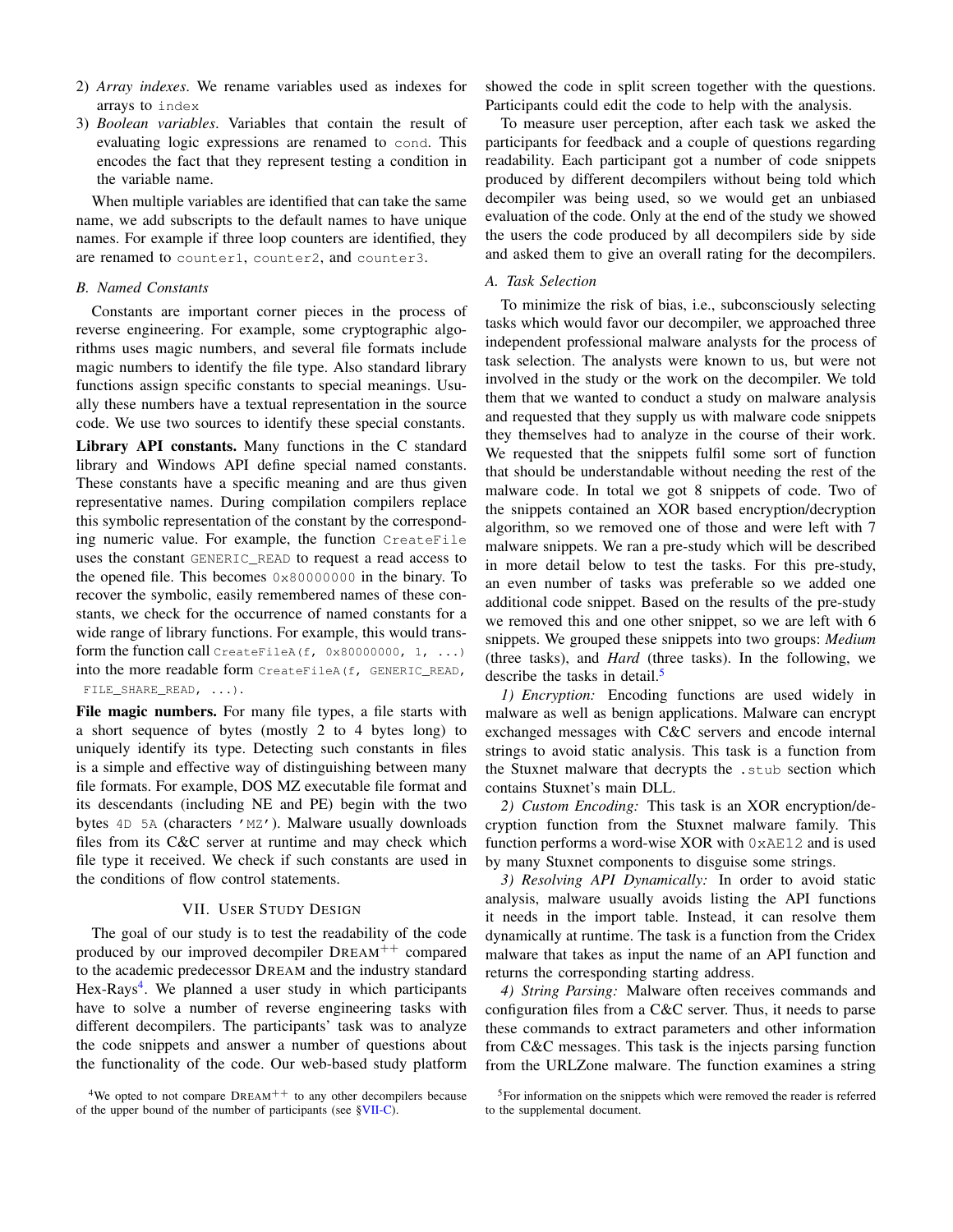for the first occurrence of the sequence  $\S [A-Z0-9]\$ and returns a pointer to the start of such a string and its length.

*5) Download and Execute:* A very common function is to download an executable from a C&C server and later execute it. This can for example be the case for pay-per-install services [\[11\]](#page-15-31). The task involves analyzing the update mechanism of the Andromeda malware. The snippet downloads a file from a remote server and checks if it is a valid PE executable or a Zip archive containing an executable. In this case the file is saved on disk and executed.

*6) Domain Generation Algorithm:* Malware is often equipped with domain generation algorithms (DGA) to dynamically generate domain names used for C&C (e.g., depending on seed values such as the current date/time and Twitter trends) [\[2\]](#page-15-6). It is a powerful technique to make botnets more resilient to attacks and takedown attempts. The task contains the DGA of the Simda malware.

Due to space constraints, we cannot present the full decompiled malware source code used in our study in this paper. For this reason, we have created a supplemental document which can be accessed under the following URL: [https://net.cs.uni-bonn.de/fileadmin/ag/martini/Staff/](https://net.cs.uni-bonn.de/fileadmin/ag/martini/Staff/yakdan/sm-oakland-2016.tar.gz) [yakdan/sm-oakland-2016.tar.gz.](https://net.cs.uni-bonn.de/fileadmin/ag/martini/Staff/yakdan/sm-oakland-2016.tar.gz) Here, we present all data related to our user study including the decompiled code from the three decompilers as well as the set of tasks.

#### <span id="page-10-1"></span>*B. Pre-Study*

Before conducting our main user study, we conducted a small scale pre-study for the following purpose: it is best practice to test user studies in a pre-study to unearth problems with the task design and the study platform. We also wanted to check whether our cognitive walkthrough and informal interviews had missed any important issues that should be dealt with before conducting the full study. To plan the study and the appropriate compensation, we needed estimates on how long each task would take.

Since malware analysis is a highly complex task requiring specialized skills, we recruited students who had successfully completed our malware boot camp. The malware boot camp is a lab course held each semester at our university, in which students are introduced to the field of malware and binary code analysis. For the pre-study we recruited two of these students.

We conducted the pre-study in our usability lab and used a think-aloud protocol, asking participants to vocalize their thought processes and feelings as they performed their tasks. We chose this protocol to obtain insights into the users' thought processes, and the barriers and problems they faced. In the pre-study we only tested  $DREAM^{++}$  and Hex-Rays. The first participant got four tasks decompiled with  $DREAM^{++}$  and four decompiled with Hex-Rays and had to answer questions about the functionality of the code. The second participant got the inverse selection. Assignment was randomized. After each task, the participants were asked to provide feedback about the quality of the code they analyzed. Then, they were shown the output generated by the other decompiler and asked which code they find more readable and how long they think they would take to analyze that output.

*1) Pre-Study Results:* There were only minor bugs with the study platform and the participants understood the task descriptions without problems. Based on their think-aloud feedback, we did not find any open problems that had not been discovered during the cognitive walkthrough. We also ranked our tasks based on reported difficulty.

In the main study, we wanted to additionally test DREAM implying a smaller number of task samples since we never show any participant code from different decompilers for the same task. Based on the pre-study we estimated that the main study should be completed in 3 hours. For the detailed prestudy results including the participants feedback, we refer to Appendix [E.](#page-18-0)

## <span id="page-10-0"></span>*C. Methodology*

We conducted a within-subjects design experiment where participants had to analyze the code snippets decompiled by the three different decompilers (DREAM<sup>++</sup>, DREAM and Hex-Rays). To begin with, we provided a detailed explanation of the concept and the procedure to participants. Participants were allowed to use the Internet during the study since this mirrors how analysts actually work. The goal was to remove all aspects not related to the quality of decompiled code. The tutorial was followed by a training phase to ensure that the participants were familiar enough with the system to avoid system-related mistakes. We provided a sample code snippet and instructed the participants to rename variables in it and look for information about a library function online.

The main user study is almost unchanged from the prestudy. The methodology differs in the following points. The decompiler names were blinded so as not to bias the participants. Also, the study was not conducted in the lab but via our online study platform. This decision was made for several reasons: First, not all of the students who had completed the malware boot camp were still living locally and we wanted to maximise our recruiting pool, since participants at this level are very scarce. Second, we also wanted to conduct the study with professional malware analysts and it is unrealistic to expect them to come to the lab. We decided to conduct the entire study online in order to keep the results comparable.

*1) Variables and Conditions:* In our experiment, we have two independent variables:

*Decompiler:* Decompiler used to solve a given task and has three conditions:  $DREAM^{++}$ ,  $DREAM$ , and Hex-Rays. Hex-Rays is the leading industry decompiler that is widely used by malware analysts. Therefore, we compare  $DREAM^{++}$ to Hex-Rays to examine whether our approach improves the current state of malware analysis. We tested the latest Hex-Rays version, which is 2.2.0.150413 as of this writing. Also, we compare  $DREAM^{++}$  to the original DREAM decompiler to evaluate the usefulness of our new extensions.

*Difficulty:* A within-subjects factor that represents the difficulty of the task. Based on the results from our prestudy ([§VII-B\)](#page-10-1), we grouped the tasks according to their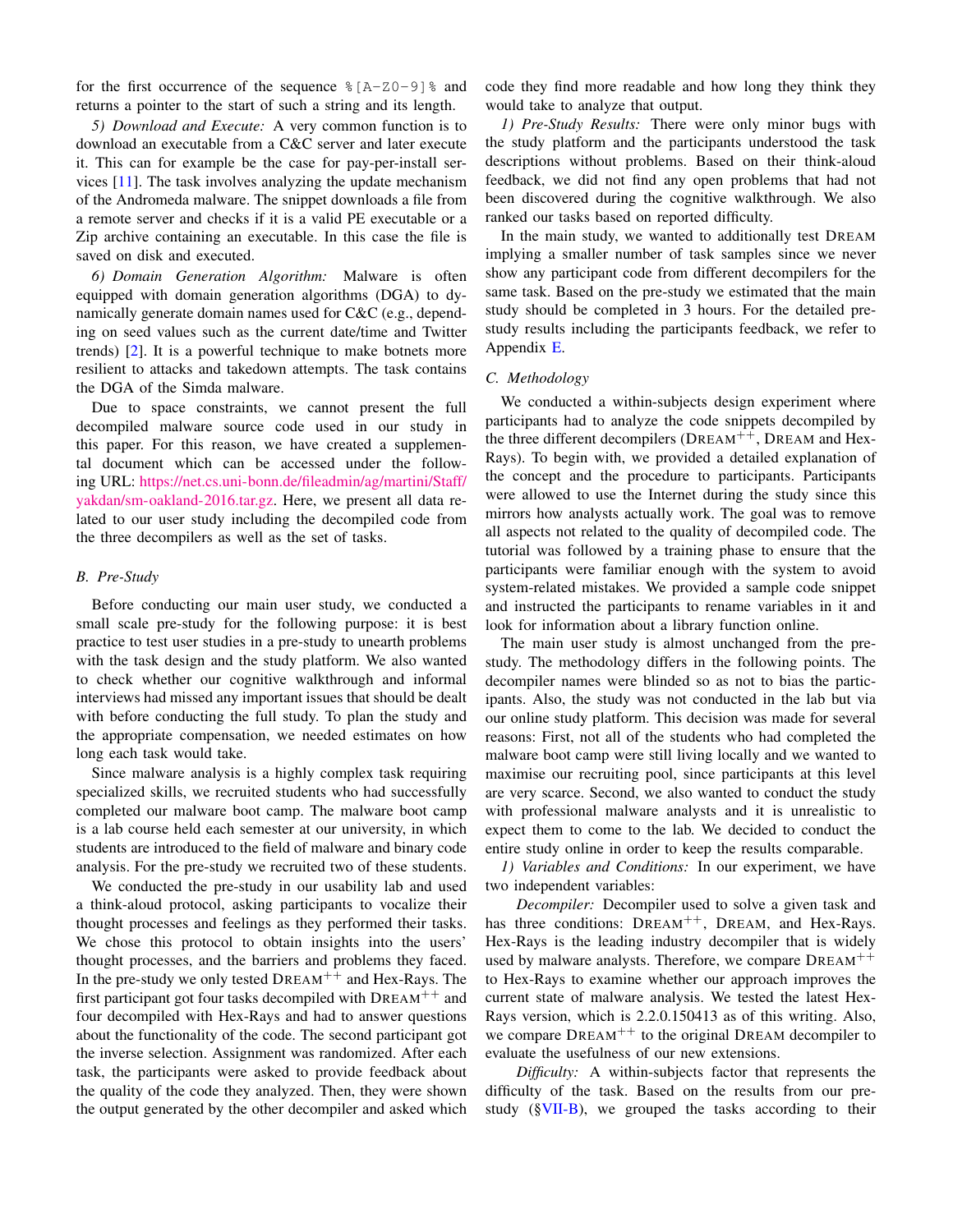<span id="page-11-0"></span>![](_page_11_Figure_0.jpeg)

Fig. 8: Counterbalancing the order of decompiler and difficulty levels. Nodes in each horizontal sequence represent the tasks performed by one participant. Letters denote the used decompiler for the task and colors represent task difficulty level: medium (black) or hard (red).

difficulty into two groups (*medium* and *hard*), each containing three tasks.

*2) Condition Assignment:* We chose a within-subjects design since personal skill is a strong factor in performance. To avoid learning and fatigue effects in our within-subjects design, the order in which participants used decompilers within each difficulty level, and the difficulty levels were permutated using the counterbalanced measures design. Figure [8](#page-11-0) shows the details of our counterbalance design: Within each difficulty level, there are 6 possibilities to order the three decompilers. The two difficulty levels are also permutated (red vs. black in the figure). Counterbalancing the order of difficulty level doubles the total numbers of possible orderings. We opted to balance on difficulty level instead of task level since this gives us a counterbalance permutations of  $12 \ (3! * 2!)$ instead of  $4320$  (3!  $*$  6!). Since we could not hope to recruit 4320 participants we opted for the compromise of recruiting multiples of 12 participants using all rows of our counter. This design ensures that each decompiler and each difficulty level gets the same exposure across the study and minimizes the overall learning and fatigue effects. This also guarantees that each participant gets the same number of medium and hard tasks for each decompiler. This is important to control for individual differences between participants and avoid skewing the results by eliminating the possibility of a skilled and motivated participant performing all of her tasks using one decompiler, while a less skilled participant performs her tasks with another decompiler.

*3) User Perception:* After finishing each task, participants are shown a brief questionnaire, where they can score the quality of the code produced by the decompiler, and a text field for additional feedback. Here, the participants are able to see the code again. We asked a total of 8 questions, 6 on readability properties and 2 on trust issues. Similar to the System Usability Score (SUS) [\[8\]](#page-15-32), the questions are counterbalanced (positive/negative) to minimize the response bias, e.g., *"This code was easily readable"* and *"It was strenuous to understand what this code did"*. The full question set can be found in Appendix [B.](#page-16-6)

In addition to the questionnaire after each task, at the end of the study, we asked the participants about an overall rating on a scale from 1 (worst) to 10 (best). During this step they were shown the code snippets for every task and every decompiler to facilitate the direct comparison. To avoid biasing the participants the decompilers were named M, P and R.

*4) Statistical Testing:* For all statistical hypothesis testing, we opted for the common significance level of  $\alpha = 0.05$ . To account for multiple testing, all p-values are reported in the Holm-Bonferroni corrected version [\[32\]](#page-15-33).

Continuous tests such as time intervals or user-ratings are tested with a Holm-Bonferroni corrected Mann–Whitney U test (two-tailed). Rather than testing all pairs for the pairwise comparison, we only perform tests with our decompiler ( $DREAM^{++}$  vs. DREAM and  $DREAM^{++}$  vs. Hex-Rays). The effect size is reported by mean comparisons and the usage of the *common language effect size* method. Categorical contingency comparisons are tested with the two-tailed Holm-Bonferroni corrected Barnard's Exact test.

## VIII. USER STUDY

In this section, we present our study results: after discussing the demographics of our participants, we proceed with the code analysis experiment, and then the user perception discussion.

## *A. Participants*

We sent 36 invitations to students who had completed the malware boot camp at our university with the aim of getting 24 participants to join for a compensation of 40 Euro. The malware boot camp is a lab course held each semesters at our university, in which students are introduced to the field of malware and binary code analysis. The invitation text can be found in Appendix [A.](#page-16-7)

22 students took part in the study. One student began the study but only completed one task, so we removed this student from the sample, leaving us with 21 participants. Among the student group, the median age was 26 years. The oldest participant was 31 years old and the youngest was 19 years old. Two participants did not report their age. One of the participants was female. The median malware analysis experience in years is 1 year. One participant reported to have 14 years malware analysis experience, 7 participants reported less than a year.

We also invited 31 malware experts from commercial security companies. Based on informal talks, we were told that offering these experts the same compensation would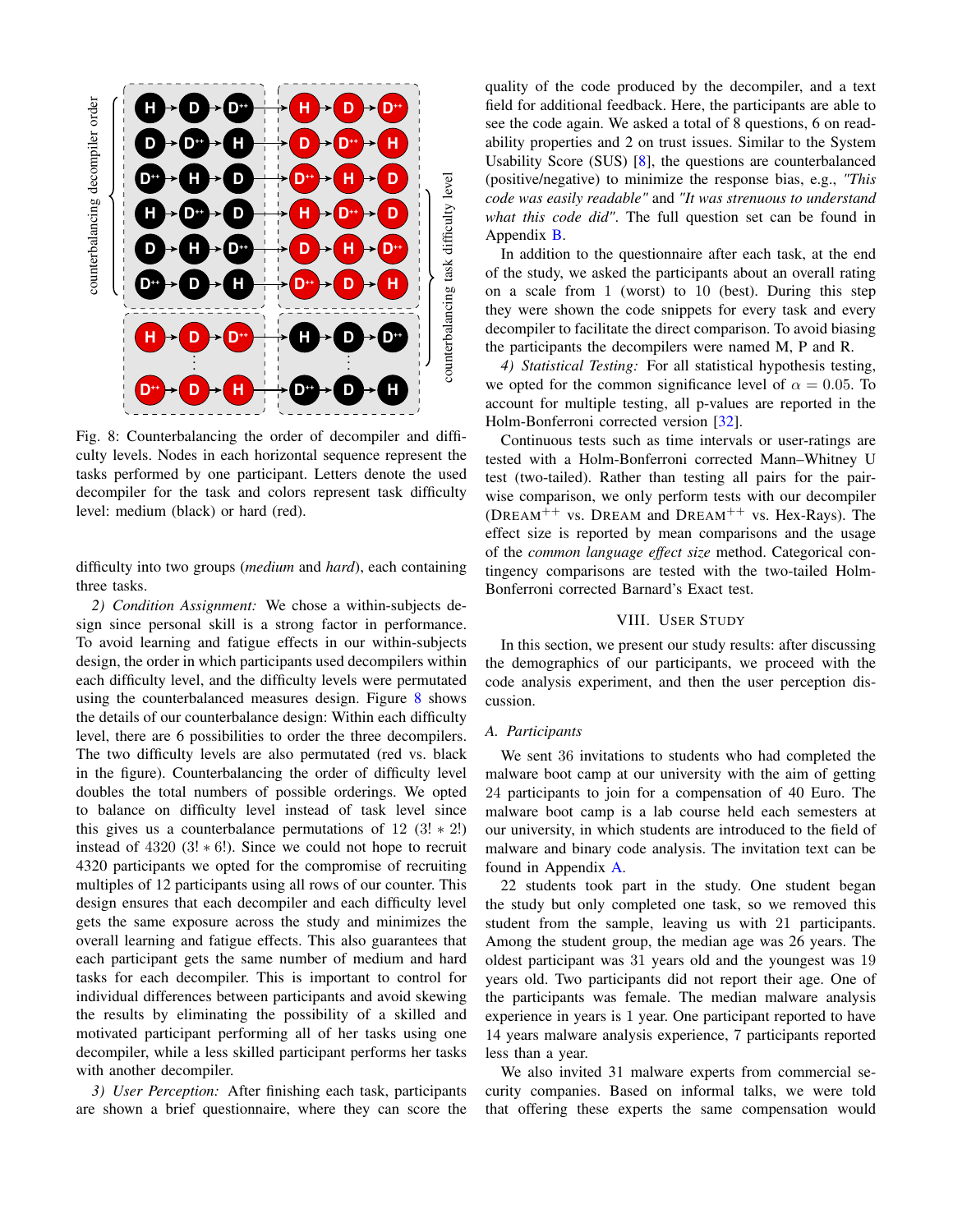<span id="page-12-0"></span>

| <b>Decompiler</b>        | Avg. Score | p-value | Pass | Fail | p-value |
|--------------------------|------------|---------|------|------|---------|
| <b>Students</b>          |            |         |      |      |         |
| $D$ <sub>REAM</sub> $++$ | 70.24      |         | 30   | 12   |         |
| DREAM                    | 50.83      | 0.002   | 16   | 26   | 0.002   |
| Hex-Rays                 | 37.86      | < 0.001 | 11   | 31   | < 0.001 |
| <b>Experts</b>           |            |         |      |      |         |
| $D$ <sub>REAM</sub> $++$ | 84.72      |         | 15   | 3    |         |
| DREAM                    | 79.17      | 0.234   | 15   | 3    | 0.570   |
| Hex-Rays                 | 61.39      | 0.086   | 9    | 9    | 0.076   |

TABLE II: Aggregated experiment results.

not motivate them since time is more valuable than money. However, it was suggested that many would be intrinsically motivated to help because any improvements made in this domain would ultimately benefit them. Based on this feedback, we opted to offer early access to *an academic decompiler* for the participants and give them access to  $DREAM^{++}$  after the study. 17 malware analysts started the study. However, 8 looked at the first task only without actually starting the study. In total 9 malware analysts took part in the study, all male with a median age of 30 years (2 did not disclose their age and gender).

## *B. Malware Analysis Experiment*

We assigned a weight to each question according to its importance in understanding the task and scored all answers. We conducted a two-pass scoring approach for calibration purposes. Since the answers contained variable names and referred to loop structures, it was not possible to blind this part of the evaluation. Table  $II$  summarizes the results of the code analysis experiment. Unsurprisingly, professional analysts performed better than students. In both groups participants performed better when using  $DREAM^{++}$  compared to both DREAM and Hex-Rays. In the student group, our sample size provides sufficient statistical power to confirm a statistically significant difference in scores. Another interesting observation is that experts did much better with Hex-Rays than the students did, suggesting that they have gotten used to working with code produced by Hex-Rays. A more detailed table is provided in Appendix [C.](#page-16-8)

To get a better feeling for the results, we additionally marked each task as a pass if participants scored over 70%. This level was chosen based on our judgement that these tasks had been answered sufficiently, meaning that their results would be useful in a malware analysis team. Here, the difference between the professional analysts and the students becomes more apparent. However, in both groups  $DREAM^{++}$ performed better than the competition.

We also measured the time needed to complete the different tasks. We cannot do a statistical analysis of the time means because of a limited number of samples. Note that only successfully completed tasks can be considered in that comparison. Unfortunately, many participants failed or gave up tasks using Hex-Rays and DREAM. Nonetheless, there is a trend for participants solving tasks faster with  $DREAM^{++}$ , but more samples are needed to quantify this reliably. A detailed

<span id="page-12-1"></span>![](_page_12_Figure_7.jpeg)

Fig. 10: Boxplot for decompiler rating.

overview on task level, including average time spent on a task, can be found in Appendix [C.](#page-16-8)

### *C. User Perception*

To measure user perception, after each task, we asked our participants 8 questions. The full list of questions can be seen in Appendix [III.](#page-18-1) Figure [9](#page-13-0) summarizes the aggregated user perception results. Here, we distinguish between two groups of questions: usability perception (questions 1-6) and trust perception (questions 7&8). The trust issue is interesting because decompilers do make mistakes or create misleading code and it is common for malware analysts to fall back to analyzing assembly code. Thus, we wanted to see whether there were different levels of trust in the code.

A pairwise comparison between the decompilers shows a high statistical significance difference ( $p < 0.001$ ) for usability related questions for experts and students. The trust related questions showed only a statistically significant difference in comparison to Hex-Rays ( $p < 0.001$  in the student group,  $p =$ 0.03 in the expert group). The color coding in Figure [9](#page-13-0) shows the agreement level and the percentage numbers on the right and left hand side summarize the percentage of participants who rated positively and negatively respectively.

After finishing all tasks, we asked for an overall rating for each decompiler. Figure [10](#page-12-1) shows a boxplot with a rating distribution overview. It can be clearly seen that  $DREAM^{++}$ achieves higher scores than the competition for both students and experts (adjusted  $p < 0.001$  for all pairwise comparisons). Interestingly, while it can be clearly seen that the experts rated Hex-Rays better compared to the students, they were also more enthusiastic about  $DREAM^{++}$ . These are very promising results, both groups clearly prefer the code produced by our improved decompiler and even though the experts cope well with Hex-Rays they gave  $DREAM^{++}$  outstanding marks.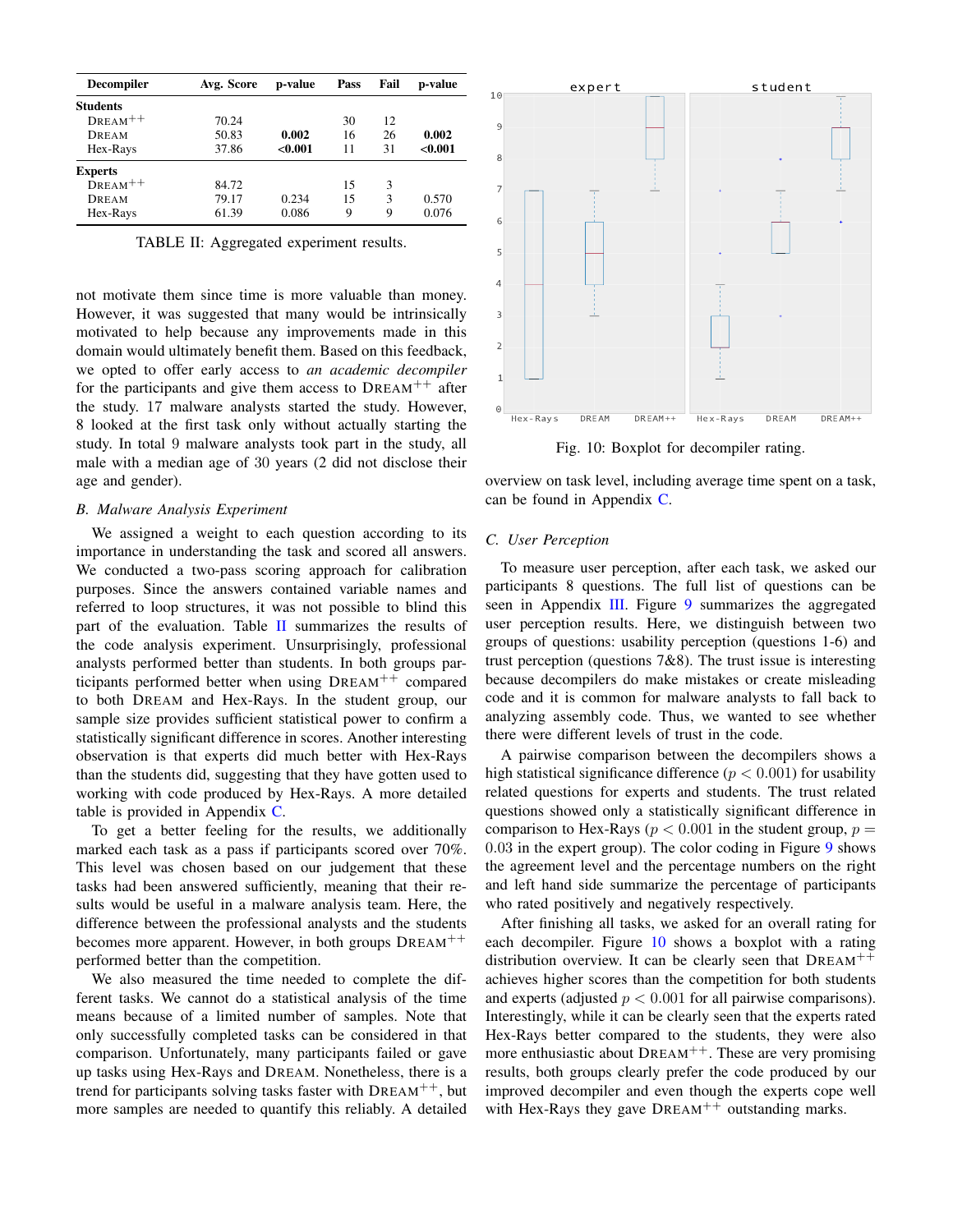<span id="page-13-0"></span>![](_page_13_Figure_0.jpeg)

(b) Experts

Fig. 9: Aggregated participant agreement with the statements related to usability perception (6 questions) and trust in correctness (2 questions).

## IX. RELATED WORK

A wealth of research has been conducted on decompilation and the development of principled methods for recovering high-level abstractions from binary code. At a high level, there are four lines of research relevant to the work presented in this paper. First, approaches to extract binary code from executables. Second, research on recovering abstractions required for source code reconstruction. Third, work on end-to-end decompilers. Finally, techniques to query code bases and apply transformations.

Binary code extraction. A fundamental step for decompilation is the correct extraction of binary code. Kruegel et al. [\[37\]](#page-15-11) presented a method to disassemble x86 obfuscated code. Kinder et al. [\[35\]](#page-15-10) proposed a method that interleaves multiple disassembly rounds with data-flow analysis to achieve accurate and complete CFG extraction. The binary analysis platform BitBlaze [\[49\]](#page-15-34) and its successor BAP [\[9\]](#page-15-35) use value set analysis (VSA) [\[3\]](#page-15-36) to resolve indirect jumps. Run-time packers are often used by malware-writers to obfuscate their code and hinder static analysis [\[51\]](#page-16-9). To handle these cases, the research community proposed approaches that rely on dynamic analysis to cope with heavily obfuscated. This include approaches to extract a complete CFG [\[42\]](#page-15-12), extract binary code from obfuscated binaries [\[58\]](#page-16-1), deobfuscate obfuscated executable code [\[20,](#page-15-13) [56\]](#page-16-2). A closely related topic is the identification of functions in binary code. Recently, security research started to explore approaches based on machine learning to solve this

problem. BYTEWEIGHT [\[4\]](#page-15-7) learn signatures for function starts using a weighted prefix tree, and recognize function starts by matching binary fragments with the signatures. Shin et al. [\[47\]](#page-15-8) use neural networks.

Abstractions recovery from binary code. Source code reconstruction requires the recovery of two types of abstractions: data type abstractions and control flow abstractions. Previous work addressed principled methods to recover these abstractions from binary code. Recent work proposed static and dynamic approaches to recover both scalar types (e.g., integers or shorts) and aggregate types (e.g., arrays and structs). Prominent examples include REWARDS [\[40\]](#page-15-16), Howard [\[48\]](#page-15-17), TIE [\[39\]](#page-15-15), and MemPick [\[31\]](#page-15-37). Other work [\[22,](#page-15-38) [27,](#page-15-22) [28,](#page-15-23) [34\]](#page-15-39) focused on C++ specific issues, such as recovering C++ objects, reconstructing class hierarchy, and resolving indirect calls resulting from virtual inheritance.

Early work on control structure recovery relied on interval analysis [\[1,](#page-15-40) [18\]](#page-15-41), which deconstructs the CFG into nested regions called intervals. Sharir [\[46\]](#page-15-42) subsequently refined interval analysis into structural analysis. Structural analysis recovers the high-level control structure by matching regions in the CFG against a predefined set of patterns or region schemas. Engel et al. [\[25\]](#page-15-43) extended structural analysis to handle Cspecific control statements. They proposed a Single Entry Single Successor (SESS) analysis as an extension to structural analysis to handle the case of statements that exist before break and continue statements in the loop body.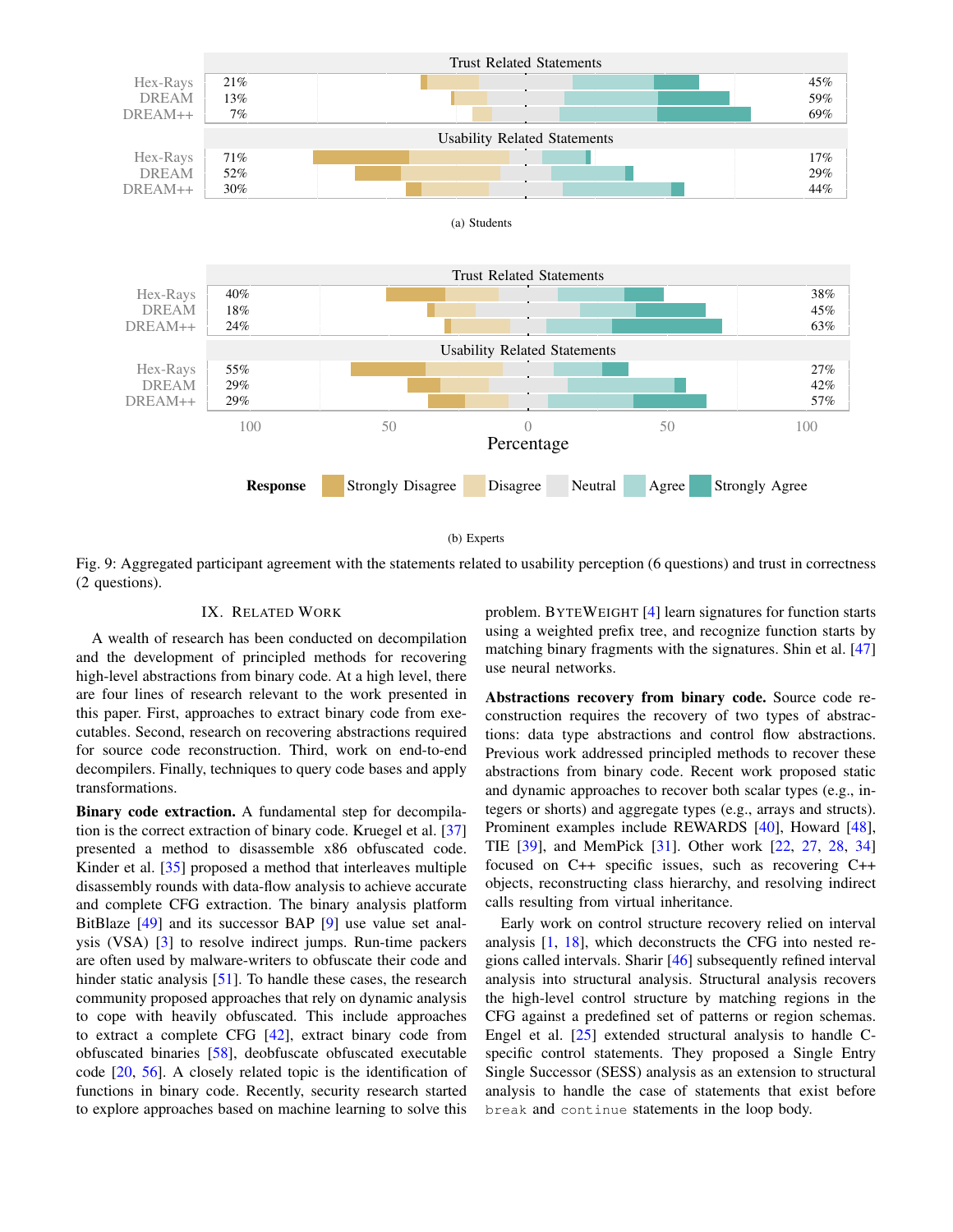Significant advances has been made recently in the field of control flow structure recovery. Schwartz et el. [\[45\]](#page-15-14) proposed two enhancements to vanilla structural analysis: first, *iterative refinement* chooses an edge and represents it using a goto statement when the algorithm cannot make further progress. This allows the algorithm to find more structure. Second, *semantics-preserving* ensures correct control structure recovery. Yakdan et. al. [\[57\]](#page-16-3) proposed *pattern-independent* control flow structuring, an approach that relies on the semantics of high-level control constructs rather than the shape of the corresponding flow graphs. Their method is a departure from the traditional pattern-matching approach of structural analysis and is able to produce a goto-free output.

Code query and transformation. Several code query technologies based on first-order predicate logic have been proposed. They are mainly used in software engineering for detecting design patterns or patterns of problematic design. These techniques support specific source languages and they either introduce new languages for modeling code queries such as CrocoPat  $[5, 6]$  $[5, 6]$  $[5, 6]$  and SOUL  $[54]$ , or users of these tools have to write logic rules directly such as JTransformer [\[36\]](#page-15-46). Our code query and transformation engine is based on the DREAM IR and enables malware analysts to directly write transformation rules as normal C code.

Decompilers. Cifuentes laid the foundations for modern decompilers. In her PhD thesis [\[16\]](#page-15-18), she presented several techniques for decompiling binary code that spans a wide range of techniques from data-flow analysis and control-flow analysis. These techniques were implemented in dcc, a decompiler for Intel 80286/DOS to C. Cifuentes et al. also developed *asm2c*, a SPARC assembly to C decompiler, and used it to decompile the integer SEPC95 programs [\[17\]](#page-15-20).

Van Emmerik proposed to use the Static Single Assignment (SSA) form for decompilation in his PhD thesis [\[24\]](#page-15-21). His work shows that SSA enables efficient implementation of many decompiler components such as expression propagation, dead code elimination, and type analysis. His techniques were implemented in the open-source Boomerang decompiler. Although faster than interval analysis, it recovers less structure. Another open-source decompiler [\[14\]](#page-15-47) is based on the work of van Emmerik.

Chang et el. [\[15\]](#page-15-19) created a modular framework for building pipelines of cooperating decompilers. Decompilation is performed by a series of decompilers connected by intermediate languages. Their work demonstrates the possibility of using source-level tools on the decompiled source to find bugs that were known to exist in the original C code.

Hex-Rays is the *de facto* industry standard decompiler [\[30\]](#page-15-24). Hex-Rays is developed by Ilfak Guilfanov and built as plugin for the Interactive Disassembler Pro (IDA). Since it is closed source, little is known about the exact approach used. It uses an enhanced version of vanilla structural analysis and has an engine to recognize several inlined functions. There are also other decompilers available online such as DISC [\[38\]](#page-15-48) and REC [\[43\]](#page-15-49). However, our experience suggests that all previously mentioned decompilers are not as advanced as Hex-Rays.

Phoenix is an advanced academic decompiler created by Schwartz et al. [\[45\]](#page-15-14). It is built on top of the Binary Analysis Platform (BAP) [\[9\]](#page-15-35), which lifts sequential x86 assembly instructions into the BIL intermediate language. It also uses TIE [\[39\]](#page-15-15) to recover types from binary code. Phoenix uses an enhanced structural analysis algorithm that can correctly recover more structure than vanilla structural analysis. Schwartz et al. were the first to measure correctness of decompiler as a whole. Their methods rely on checking if the decompiled code can pass the automatic checks written for source code.

DREAM is the newest academic decompiler developed by Yakdan et al. [\[57\]](#page-16-3). DREAM uses IDA to extract binary code and build CFGs. Type recovery is based on TIE. It uses a novel control-flow structuring algorithm to recover high-level control construct without relying on patterns. DREAM is the first decompiler to produce a goto-free decompiled output. It is assumed that this makes DREAM the decompiler which currently produces the most readable code. For this reason, we use DREAM as the basis for our work.

All presented works presented above share two common characteristics. First, they do not leverage the recovered abstraction to simplify the decompiled code, and thus they miss opportunities to improve readability. At best, minimal readability enhancements are implemented.

User studies. To the best of our knowledge we are the first to conduct user studies in the domain of malware analysis.

### X. CONCLUSION

In this paper we made two contributions. First, we created a host of novel readability-focused code transformations to improve the quality of decompiled code for malware analysis. Our transformations simplify both program expressions and control flow. They also assign meaningful names to variables and constants based on the context in which they are used. Second, we validated our improvements with the first user study in this domain, involving both students and professional malware analysts. The results clearly show that our humanfocused approach to decompilation offers significant improvements, with DREAM<sup>++</sup> outperforming both DREAM and Hex-Rays. Despite these large improvements, we believe we have only barely scratched the surface of what can be done in this highly technical domain. We hope that our user study can serve as a template for similar studies in malware analysis.

#### ACKNOWLEDGEMENTS

We are grateful to Daniel Plohmann for reaching out to malware analysts and inviting them to the study. We sincerely thank all the students and experts that agreed to support our research by taking part in our user study. We also thank Houssam Abdoullah for the fruitful discussions on logic-based code representation and transformation. Finally, we thank the anonymous reviewers for their valuable feedback.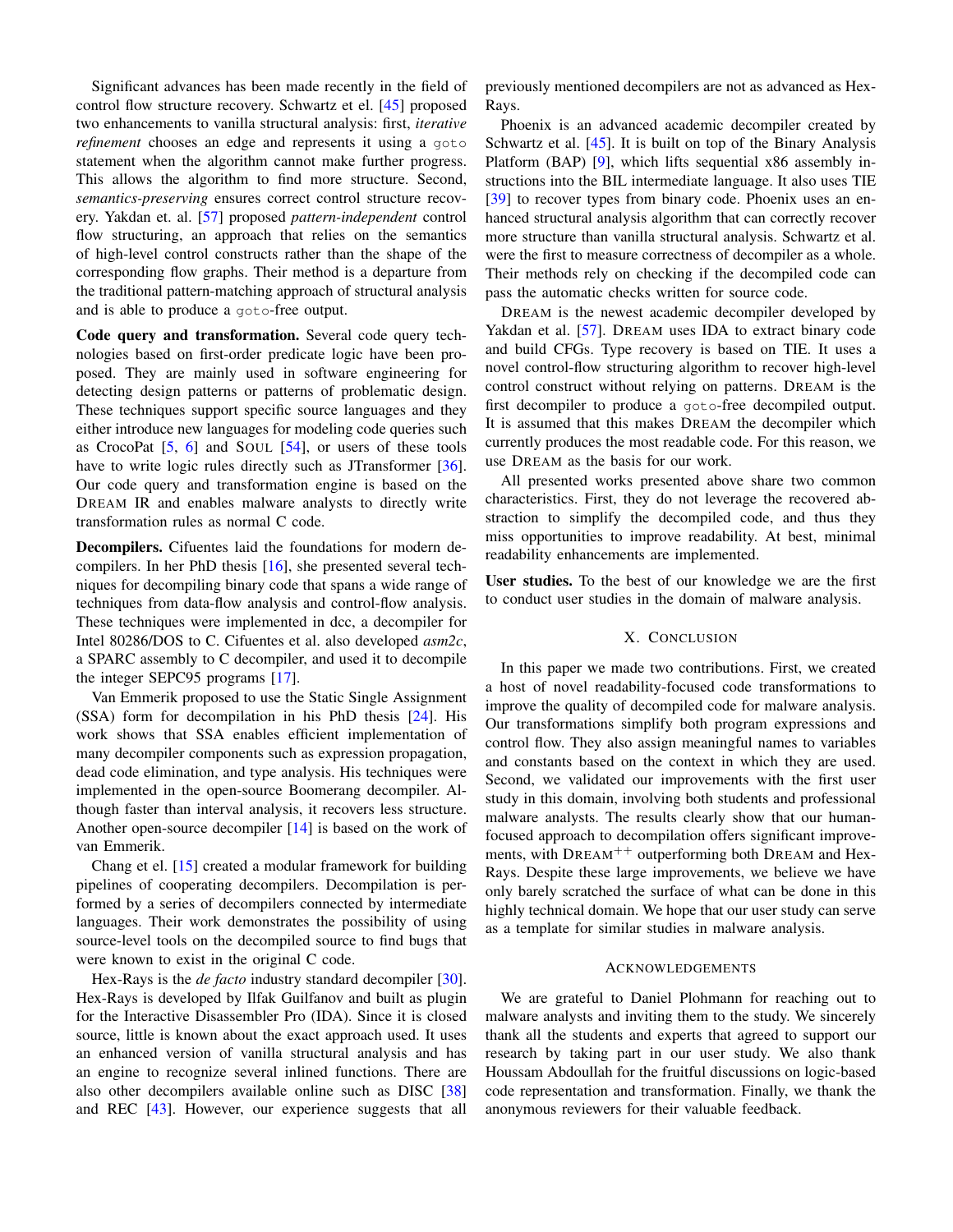### **REFERENCES**

- <span id="page-15-40"></span>[1] F. E. Allen. Control Flow Analysis. In *Proceedings of ACM Symposium on Compiler Optimization*, 1970.
- <span id="page-15-6"></span>[2] M. Antonakakis, R. Perdisci, Y. Nadji, N. Vasiloglou, S. Abu-Nimeh, W. Lee, and D. Dagon. From Throw-Away Traffic to Bots: Detecting the Rise of DGA-Based Malware. In *Proceedings of the 21st USENIX Security Symposium*, 2012.
- <span id="page-15-36"></span>[3] G. Balakrishnan. *WYSINWYX What You See Is Not What You eXecute*. PhD thesis, University of Wisconsin at Madison, 2007.
- <span id="page-15-7"></span>[4] T. Bao, J. Burket, M. Woo, R. Turner, and D. Brumley. BYTEWEIGHT: Learning to Recognize Functions in Binary Code. In *Proceedings of the 23rd USENIX Security Symposium*, 2014.
- <span id="page-15-44"></span>[5] D. Beyer. Relational Programming with CrocoPat. In *Proceedings of the 28th International Conference on Software Engineering (ICSE)*, 2006.
- <span id="page-15-45"></span>[6] D. Beyer, A. Noack, and C. Lewerentz. Efficient Relational Calculation for Software Analysis. *IEEE Transactions on Software Engineering (TSE)*, 31(2), 2005.
- <span id="page-15-9"></span>[7] G. Bonfante, J. Fernandez, J.-Y. Marion, B. Rouxel, F. Sabatier, and A. Thierry. CoDisasm: Medium Scale Concatic Disassembly of Self-Modifying Binaries with Overlapping Instructions. In *Proceedings of the 22Nd ACM SIGSAC Conference on Computer and Communications Security (CCS)*, 2015.
- <span id="page-15-32"></span>[8] J. Brooke. Sus-a quick and dirty usability scale. *Usability evaluation in industry*, 189(194):4–7, 1996.
- <span id="page-15-35"></span>[9] D. Brumley, I. Jager, T. Avgerinos, and E. J. Schwartz. BAP: A Binary Analysis Platform. In *Proceedings of the 23rd International Conference on Computer Aided Verification (CAV)*, 2011.
- <span id="page-15-25"></span>[10] R. P. L. Buse and W. R. Weimer. Learning a Metric for Code Readability. *IEEE Transactions on Software Engineering*, 36(4):546–558, July 2010.
- <span id="page-15-31"></span>[11] J. Caballero, C. Grier, C. Kreibich, and V. Paxson. Measuring Pay-per-Install: The Commoditization of Malware Distribution. In *Proceedings of the 20th USENIX Security Symposium*, 2011.
- <span id="page-15-5"></span>[12] J. Caballero, P. Poosankam, C. Kreibich, and D. Song. Dispatcher: Enabling Active Botnet Infiltration Using Automatic Protocol Reverse-Engineering. In *Proceedings of the 16th ACM Conference on Computer and Communications Security (CCS)*, 2009.
- <span id="page-15-4"></span>[13] J. Calvet, J. M. Fernandez, and J.-Y. Marion. Aligot: Cryptographic Function Identification in Obfuscated Binary Programs. In *Proceedings of the 19th ACM Conference on Computer and Communications Security (CCS)*, 2012.
- <span id="page-15-47"></span>[14] F. Chagnon. Decompiler. [https://github.com/EiNSTeiN-/decompiler.](https://github.com/EiNSTeiN-/decompiler) Page checked 8/20/2015.
- <span id="page-15-19"></span>[15] B.-Y. E. Chang, M. Harren, and G. C. Necula. Analysis of Lowlevel Code Using Cooperating Decompilers. In *Proceedings of the 13th International Static Analysis Symposium (SAS)*, 2006.
- <span id="page-15-18"></span>[16] C. Cifuentes. *Reverse Compilation Techniques*. PhD thesis, Queensland University of Technology, 1994.
- <span id="page-15-20"></span>[17] C. Cifuentes, D. Simon, and A. Fraboulet. Assembly to High-Level Language Translation. In *Proceedings of the International Conference on Software Maintenance (ICSM)*, 1998.
- <span id="page-15-41"></span>[18] J. Cocke. Global Common Subexpression Elimination. In *Proceedings of the ACM Symposium on Compiler Optimization*, 1970.
- <span id="page-15-30"></span>[19] C. Collberg, C. Thomborson, and D. Low. A Taxonomy of Obfuscating Transformations. Technical report, Department of Computer Sciences, The University of Auckland, 1997.
- <span id="page-15-13"></span>[20] K. Coogan, G. Lu, and S. Debray. Deobfuscation of Virtualizationobfuscated Software: A Semantics-based Approach. In *Proceedings of the 18th ACM Conference on Computer and Communications Security (CCS)*, 2011.
- <span id="page-15-29"></span>[21] L. De Moura and N. Bjørner. Z3: An Efficient SMT Solver. In *Proceedings of the 14th International Conference on Tools and Algorithms for the Construction and Analysis of Systems (TACAS)*, 2008.
- <span id="page-15-38"></span>[22] D. Dewey and J. T. Giffin. Static detection of C++ vtable escape vulnerabilities in binary code. In *Proceedings of the 19th Network and Distributed System Security Symposium (NDSS)*, 2012.
- <span id="page-15-26"></span>[23] E. W. Dijkstra. *A Discipline of Programming*. Prentice Hall PTR, 1976.
- <span id="page-15-21"></span>[24] M. J. V. Emmerik. *Static Single Assignment for Decompilation*. PhD thesis, University of Queensland, 2007.
- <span id="page-15-43"></span>[25] F. Engel, R. Leupers, G. Ascheid, M. Ferger, and M. Beemster. Enhanced Structural Analysis for C Code Reconstruction from IR Code. In *Proceedings of the 14th International Workshop on Software and Compilers for Embedded Systems (SCOPES)*, 2011.
- <span id="page-15-0"></span>[26] N. Falliere, L. O. Murchu, and E. Chien. W32.Stuxnet Dossier. Symantec Corporation, 2011.
- <span id="page-15-22"></span>[27] A. Fokin, E. Derevenetc, A. Chernov, and K. Troshina. SmartDec: Approaching C++ Decompilation. In *Proceedings of the 2011 18th Working Conference on Reverse Engineering (WCRE)*, 2011.
- <span id="page-15-23"></span>[28] A. Fokin, K. Troshina, and A. Chernov. Reconstruction of Class Hierarchies for Decompilation of C++ Programs. In *Proceedings of the 14th European Conference on Software Maintenance and Reengineering (CSMR)*, 2010.
- <span id="page-15-1"></span>[29] G Data SecurityLabs. Uroburos Highly complex espionage software with Russian roots. G Data Software AG, 2014.
- <span id="page-15-24"></span>[30] I. Guilfanov. Decompilers and Beyond. In *Black Hat, USA*, 2008.
- <span id="page-15-37"></span>[31] I. Haller, A. Slowinska, and H. Bos. MemPick: High-Level Data Structure Detection in C/C++ Binaries. In *Proceedings of the 20th Working Conference on Reverse Engineering (WCRE)*, 2013.
- <span id="page-15-33"></span>[32] S. Holm. A simple sequentially rejective multiple test procedure. *Scandinavian journal of statistics*, pages 65–70, 1979.
- <span id="page-15-27"></span>[33] The IDA Pro disassembler and debuger. [http://www.hex-rays.com/](http://www.hex-rays.com/idapro/) [idapro/.](http://www.hex-rays.com/idapro/)
- <span id="page-15-39"></span>[34] W. Jin, C. Cohen, J. Gennari, C. Hines, S. Chaki, A. Gurfinkel, J. Havrilla, and P. Narasimhan. Recovering C++ Objects From Binaries Using Inter-Procedural Data-Flow Analysis. In *Proceedings of ACM SIGPLAN on Program Protection and Reverse Engineering Workshop (PPREW)*, 2014.
- <span id="page-15-10"></span>[35] J. Kinder and H. Veith. Jakstab: A Static Analysis Platform for Binaries. In *Proceedings of the 20th International Conference on Computer Aided Verification (CAV)*, 2008.
- <span id="page-15-46"></span>[36] G. Kniesel, J. Hannemann, and T. Rho. A Comparison of Logic-based Infrastructures for Concern Detection and Extraction. In *Proceedings of the 3rd Workshop on Linking Aspect Technology and Evolution (LATE)*, 2007.
- <span id="page-15-11"></span>[37] C. Kruegel, W. Robertson, F. Valeur, and G. Vigna. Static Disassembly of Obfuscated Binaries. In *Proceedings of the 13th Conference on USENIX Security Symposium*, 2004.
- <span id="page-15-48"></span>[38] S. Kumar. DISC: Decompiler for TurboC. [http://www.debugmode.com/](http://www.debugmode.com/dcompile/disc.htm) [dcompile/disc.htm.](http://www.debugmode.com/dcompile/disc.htm) Page checked 8/20/2015.
- <span id="page-15-15"></span>[39] J. Lee, T. Avgerinos, and D. Brumley. TIE: Principled Reverse Engineering of Types in Binary Programs. In *Proceedings of the 18th Network and Distributed System Security Symposium (NDSS)*, 2011.
- <span id="page-15-16"></span>[40] Z. Lin, X. Zhang, and D. Xu. Automatic Reverse Engineering of Data Structures from Binary Execution. In *Proceedings of the 17th Annual Network and Distributed System Security Symposium (NDSS)*, 2010.
- <span id="page-15-28"></span>[41] S. S. Muchnick. *Advanced Compiler Design and Implementation*. Morgan Kaufmann Publishers Inc., San Francisco, CA, USA, 1997.
- <span id="page-15-12"></span>[42] F. Peng, Z. Deng, X. Zhang, D. Xu, Z. Lin, and Z. Su. X-Force: Force-Executing Binary Programs for Security Applications. In *Proceedings of the 23rd USENIX Security Symposium*, 2014.
- <span id="page-15-49"></span>[43] REC Studio 4 - Reverse Engineering Compiler. [http://www.backerstreet.](http://www.backerstreet.com/rec/rec.htm) [com/rec/rec.htm.](http://www.backerstreet.com/rec/rec.htm) Page checked 8/20/2015.
- <span id="page-15-3"></span>[44] H. G. Rice. Classes of Recursively Enumerable Sets and Their Decision Problems. *Transactions of the American Mathematical Society*, 74:358– 366, 1953.
- <span id="page-15-14"></span>[45] E. J. Schwartz, J. Lee, M. Woo, and D. Brumley. Native x86 Decompilation using Semantics-Preserving Structural Analysis and Iterative Control-Flow Structuring. In *Proceedings of the 22nd USENIX Security Symposium*, 2013.
- <span id="page-15-42"></span>[46] M. Sharir. Structural Analysis: A New Approach to Flow Analysis in Optimizing Compilers. *Computer Languages*, 5(3-4):141–153, Jan. 1980.
- <span id="page-15-8"></span>[47] E. C. R. Shin, D. Song, and R. Moazzezi. Recognizing Functions in Binaries with Neural Networks. In *Proceedings of the 24th USENIX Security Symposium*, 2015.
- <span id="page-15-17"></span>[48] A. Slowinska, T. Stancescu, and H. Bos. Howard: A Dynamic Excavator for Reverse Engineering Data Structures. In *Proceedings of the 18th Annual Network and Distributed System Security Symposium (NDSS)*, 2011.
- <span id="page-15-34"></span>[49] D. Song, D. Brumley, H. Yin, J. Caballero, I. Jager, M. G. Kang, Z. Liang, J. Newsome, P. Poosankam, and P. Saxena. BitBlaze: A New Approach to Computer Security via Binary Analysis. In *Proceedings of the 4th International Conference on Information Systems Security (ICISS)*, 2008.
- <span id="page-15-2"></span>[50] Symantec Security Response. Regin: Top-tier espionage tool enables stealthy surveillance, 2014.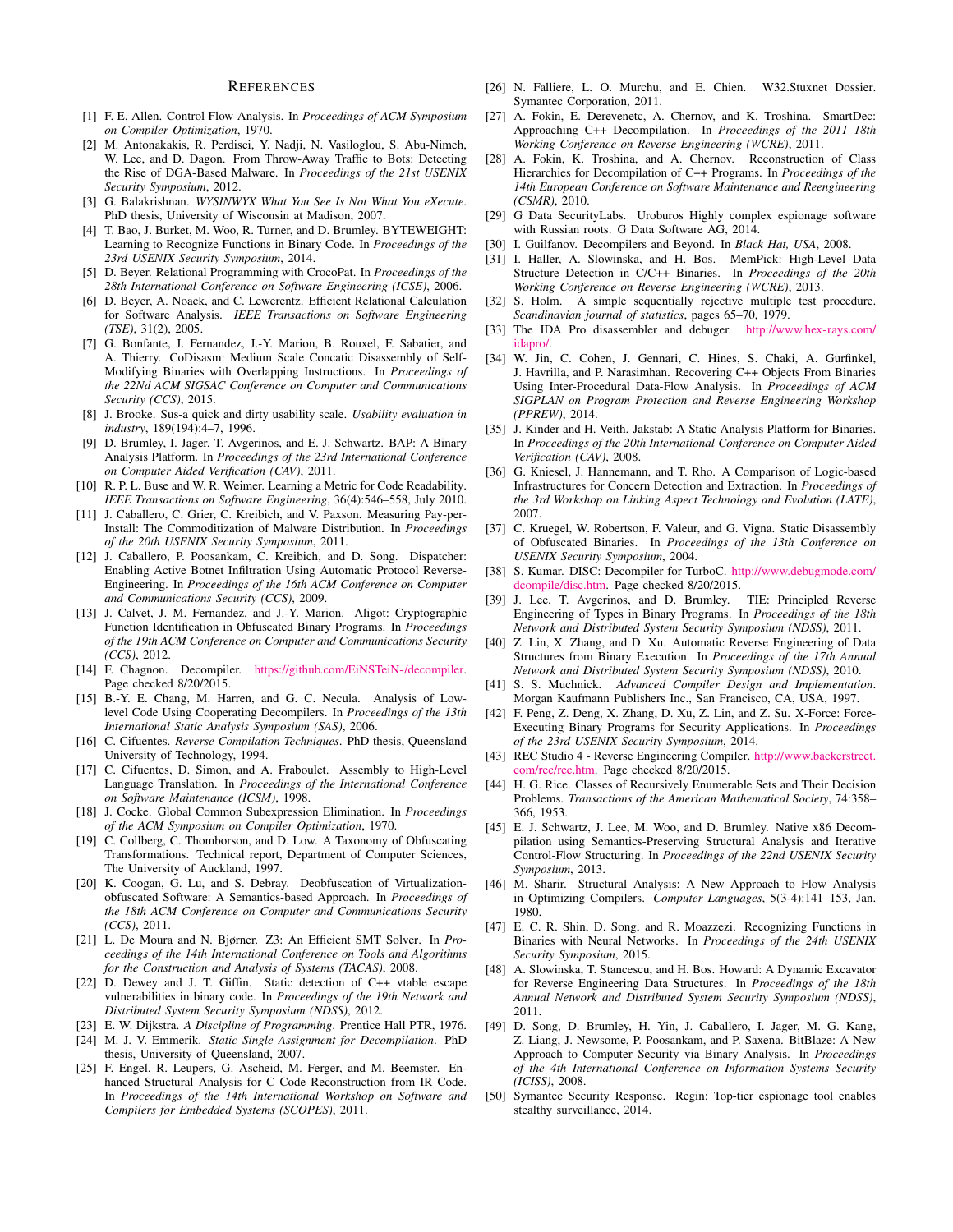- <span id="page-16-9"></span>[51] X. Ugarte-Pedrero, D. Balzarotti, I. Santos, and P. G. Bringas. [SoK] Deep Packer Inspection: A Longitudinal Study of the Complexity of Run-Time Packers (S&P). In *Proceedings of the IEEE Symposium on Security and Privacy*, 2015.
- <span id="page-16-5"></span>[52] J. Wielemaker, T. Schrijvers, M. Triska, and T. Lager. SWI-Prolog. *Theory and Practice of Logic Programming*, 12(1-2):67–96, 2012.
- <span id="page-16-0"></span>[53] G. Wondracek, P. M. Comparetti, C. Kruegel, and E. Kirda. Automatic Network Protocol Analysis. In *Proceedings of the 15th Annual Network and Distributed System Security Symposium (NDSS)*, 2008.
- <span id="page-16-10"></span>[54] R. Wuyts. *A Logic Meta-Programming Approach to Support the Co-Evolution of Object-Oriented Design and Implementation*. PhD thesis, Department of Computer Science, Vrije Universiteit Brussel, 2001.
- <span id="page-16-4"></span>[55] Z. Xu, J. Zhang, G. Gu, and Z. Lin. GoldenEye: Efficiently and Effectively Unveiling Malware's Targeted Environment. In *Proceedings of the 17th International Symposium on Research in Attacks, Intrusions and Defenses (RAID)*, 2014.
- <span id="page-16-2"></span>[56] B. Yadegari, B. Johannesmeyer, B. Whitely, and S. Debray. A Generic Approach to Automatic Deobfuscation of Executable Code. In *Proceedings of the 36th IEEE Symposium on Security and Privacy (S&P)*, 2015.
- <span id="page-16-3"></span>[57] K. Yakdan, S. Eschweiler, E. Gerhards-Padilla, and M. Smith. No More Gotos: Decompilation Using Pattern-Independent Control-Flow Structuring and Semantics-Preserving Transformations. In *Proceedings of the 22nd Annual Network and Distributed System Security Symposium (NDSS)*, 2015.
- <span id="page-16-1"></span>[58] J. Zeng, Y. Fu, K. A. Miller, Z. Lin, X. Zhang, and D. Xu. Obfuscation Resilient Binary Code Reuse Through Trace-oriented Programming. In *Proceedings of the 20th ACM Conference on Computer and Communications Security (CCS)*, 2013.

#### <span id="page-16-7"></span>APPENDIX A

#### RECRUITMENT ADVERTISEMENT

To recruit our student participants, we sent the following email:

## Subject: Invitation to a Decompiler Study

we would like to invite you to participate in a research study conducted by researchers at the University of Bonn and Fraunhofer FKIE on the quality of binary code decompilers for malware analysis. The study evaluates three state-of-theart industrial and academic decompilers. You will be asked to complete six reverse engineering tasks. For each task you will get the decompiled code of one function from a malware sample and a set of questions regarding its functionality. That is, you will be analyzing high-level C code. The study is not aimed at testing your ability but the quality of the decompilers.

The study will take you approximately 3 hours and will take place at the University of Bonn. There will be several dates available to take part in the study. This study is anonymous, so no personally identifying information will be collected during the study and we will only report the aggregated results in a scientific publication. In appreciation of your choice to participate in the project, you will be paid 40 Euro.

To recruit our expert participants, we sent the following email:

#### Subject: Invitation to a Decompiler Study

we would like to invite you to participate in a research study conducted by researchers at the University of Bonn and Fraunhofer FKIE on the quality of binary code decompilers for malware analysis. The study evaluates three state-of-theart industrial and academic decompilers. You will be asked to complete six reverse engineering tasks. For each task you will get the decompiled code of one function from a malware sample and a set of questions regarding its functionality. The study is not aimed at testing your ability but the quality of the decompilers.

The study will take you approximately 2 hours. You will be given the URL to our online study platform and can perform the study remotely. You can take breaks between the tasks, however the tasks themselves need to be completed uninterrupted. This study is anonymous, so no personally identifying information will be collected and we will only report the aggregated results in a scientific publication. In appreciation of your choice to participate in the project, we will pass along your comments to the developers of the decompilers for consideration. Also, you will get free access to an improved decompiler as soon as the decompiler is released. You will also be helping the malware analysis community.

## <span id="page-16-6"></span>APPENDIX B SURVEY QUESTIONS

#### *A. Questions After each Task*

Tabel [III](#page-18-1) shows the questions asked to the participants after finishing each task. The order of questions in this table is the same order they were presented to the participants.

#### *B. Questions About Participants' Demographics*

- 1. Gender?
	- Male
	- Female
	- Prefer not to answer
- 2. What is your age? (text field)
- 3. Employment Status: Are you currently?
	- Student
	- Other: (text field)
- 4. How many years experience do you have in malware analysis? (text field)
- 5. How many years experience do you have in reverse engineering? (text field)
- 6. Which binary code decompilers did you use before?
	- □ Boomerang
	- □ Hex-Rays
	- □ REC
	- $\Box$  DISC
	- $\Box$  Other: (text field)

#### <span id="page-16-8"></span>APPENDIX C

#### DETAILED STUDY RESULTS

Table [IV](#page-18-2) shows the detailed study results for the student participants. For each task, the average score achieved and corresponding standard deviation are shown. Next, we show average time needed to complete the task and the corresponding standard deviation. Finally, the number of tasks that were solved successfully/unsuccessfully is mentioned.

## APPENDIX D

#### DETAILED USER PERCEPTION

Figure [11](#page-17-0) shows the participant agreement with each of the statements in Table [III.](#page-18-1)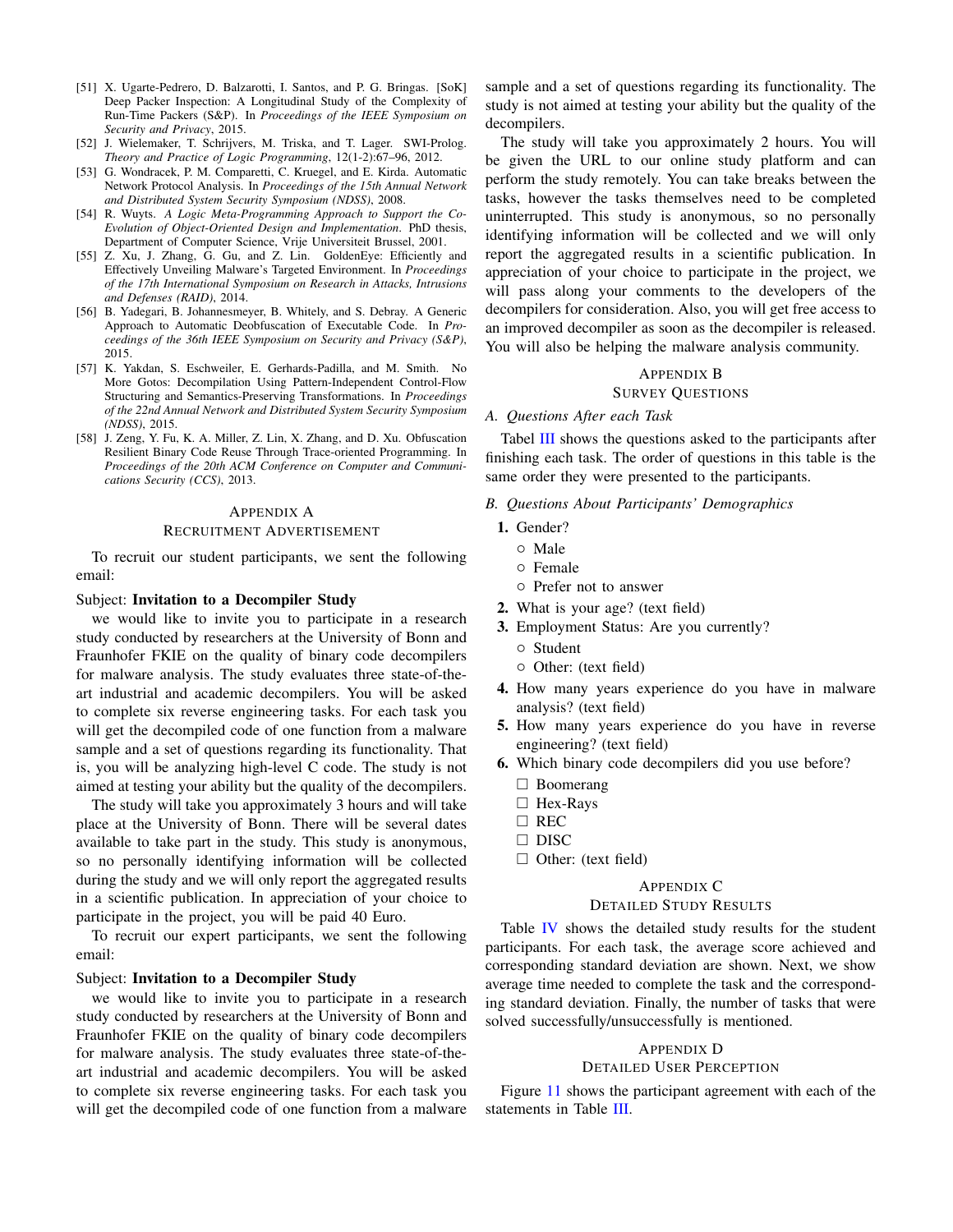<span id="page-17-0"></span>![](_page_17_Figure_0.jpeg)

Fig. 11: Participant agreement with the statements from Table [III.](#page-18-1) The positive statements are marked in green and the negative statements are marked in gray.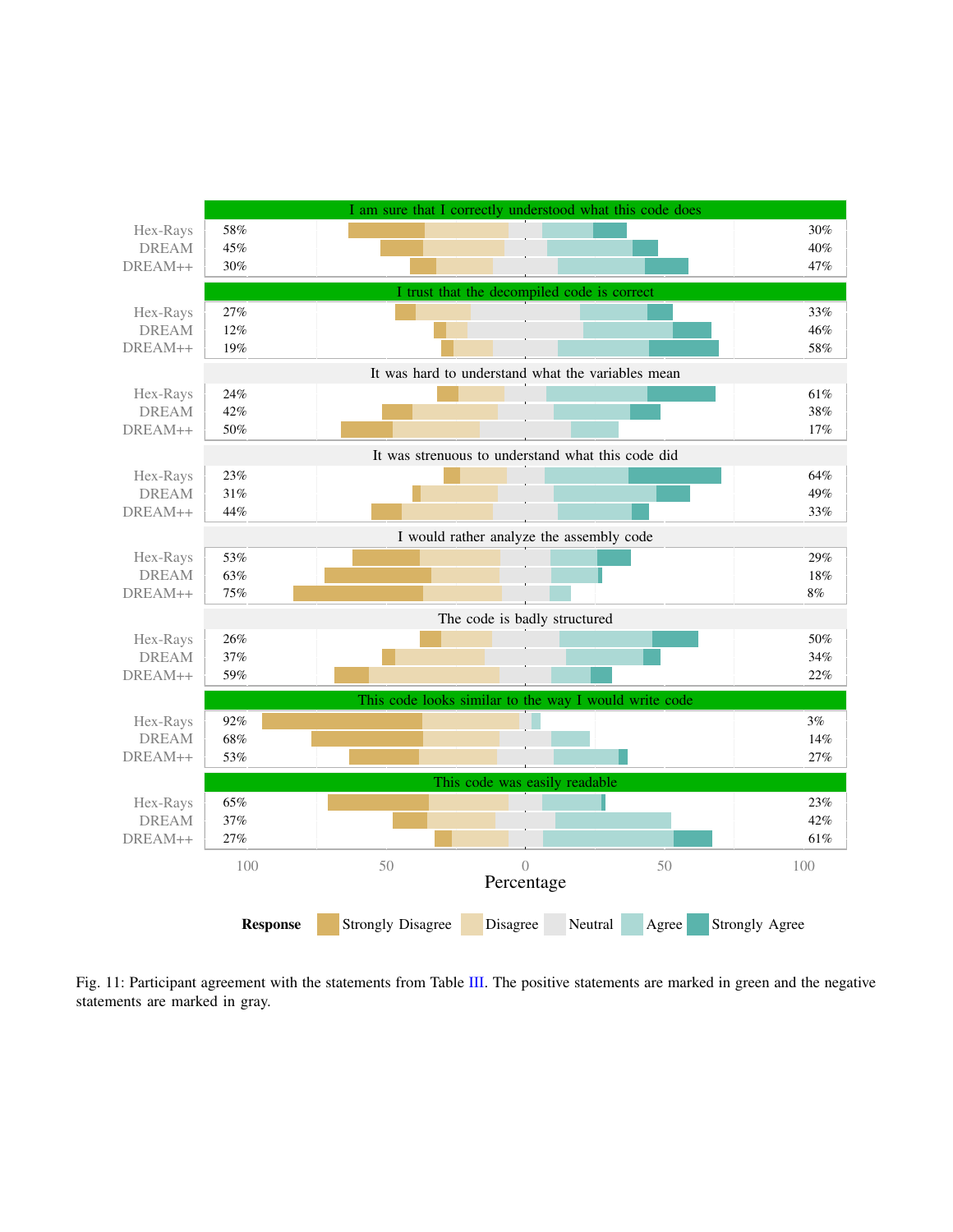<span id="page-18-1"></span>

| <b>STATEMENT</b>                                          | <b>Strongly</b><br>disagree | <b>Disagree</b> | <b>Neutral</b> | Agree   | <b>Strongly</b><br>agree |
|-----------------------------------------------------------|-----------------------------|-----------------|----------------|---------|--------------------------|
| This code was easily readable                             | $\circ$                     | $\circ$         | $\circ$        | $\circ$ | $\circ$                  |
| It was strenuous to understand what this code did         | $\circ$                     | $\circ$         | $\circ$        | $\circ$ | $\circ$                  |
| This code looks similar to the way I would write code     | $\circ$                     | $\circ$         | $\circ$        | $\circ$ | $\circ$                  |
| The code is badly structured                              | $\circ$                     | $\circ$         | $\circ$        | $\circ$ | $\circ$                  |
| I am sure that I correctly understood what this code does | $\circ$                     | $\circ$         | $\circ$        | $\circ$ | $\circ$                  |
| It was hard to understand what the variables mean         | $\circ$                     | $\circ$         | $\circ$        | $\circ$ | $\circ$                  |
| I trust that the decompiled code is correct               | $\circ$                     | $\circ$         | $\circ$        | $\circ$ | $\circ$                  |
| I would rather analyze the assembly code                  | $\circ$                     | $\circ$         | $\circ$        | $\circ$ | $\circ$                  |

TABLE III: Questions after each task.

<span id="page-18-2"></span>

|                   |        | <b>Score</b> |               | <b>Time</b>  |                | <b>Result</b>  |  |
|-------------------|--------|--------------|---------------|--------------|----------------|----------------|--|
| <b>Decompiler</b> | Mean   | <b>Stdev</b> | <b>Median</b> | <b>Stdev</b> | Pass           | Fail           |  |
| Task 1            |        |              |               |              |                |                |  |
| DREAM++           | 45.71% | 32.78        | 8.06          | 3.01         | 3              | 4              |  |
| <b>DREAM</b>      | 56.43% | 31.02        | 28.55         | 10.69        | $\overline{4}$ | $\sqrt{3}$     |  |
| Hex-Rays          | 25.71% | 36.3         | 57.42         | 23.65        | $\overline{c}$ | 5              |  |
| Task 2            |        |              |               |              |                |                |  |
| DREAM++           | 71.88% | 28.72        | 29.88         | 17.55        | 6              |                |  |
| <b>DREAM</b>      | 61.67% | 30.51        | 29.72         | 6.68         | 3              | $\frac{2}{3}$  |  |
| Hex-Rays          | 29.29% | 33.85        | 18.58         | 0.0          |                | 6              |  |
| Task 3            |        |              |               |              |                |                |  |
| DREAM++           | 80.83% | 15.92        | 13.96         | 4.43         | 5              | 1              |  |
| <b>DREAM</b>      | 32.5%  | 26.81        | 31.6          | 0.0          |                | $\overline{7}$ |  |
| Hex-Rays          | 30.71% | 26.65        | 26.94         | 0.0          |                | 6              |  |
| Task 4            |        |              |               |              |                |                |  |
| DREAM++           | 74.29% | 23.06        | 31.04         | 7.31         | 5              |                |  |
| <b>DREAM</b>      | 55.71% | 28.71        | 22.52         | 3.17         | $\mathfrak{2}$ | $\frac{2}{5}$  |  |
| Hex-Rays          | 43.57% | 27.87        | 50.34         | 10.86        | $\overline{c}$ | 5              |  |
| Task 5            |        |              |               |              |                |                |  |
| DREAM++           | 81.25% | 11.92        | 22.85         | 9.67         | 7              | 1              |  |
| <b>DREAM</b>      | 80.0%  | 18.48        | 27.12         | 6.32         | 5              | $\mathbf{1}$   |  |
| Hex-Rays          | 68.57% | 21.99        | 37.13         | 15.65        | $\overline{4}$ | 3              |  |
| Task 6            |        |              |               |              |                |                |  |
| DREAM++           | 66.67% | 23.92        | 28.97         | 5.81         | 4              |                |  |
| <b>DREAM</b>      | 30.0%  | 20.62        | 53.63         | 0.0          |                | $\frac{2}{7}$  |  |
| Hex-Rays          | 29.29% | 27.31        | 44.12         | 0.0          |                | 6              |  |
| Decompiler        | Mean   | <b>Stdev</b> | <b>Median</b> | <b>Stdev</b> | Pass           | Fail           |  |

TABLE IV: Detailed study results for the students group.

# <span id="page-18-0"></span>APPENDIX E PRE-STUDY RESULTS

Table [V](#page-19-0) shows an overview of the results and the comments made by the participants. Task 8 is the task we added to balance the study.